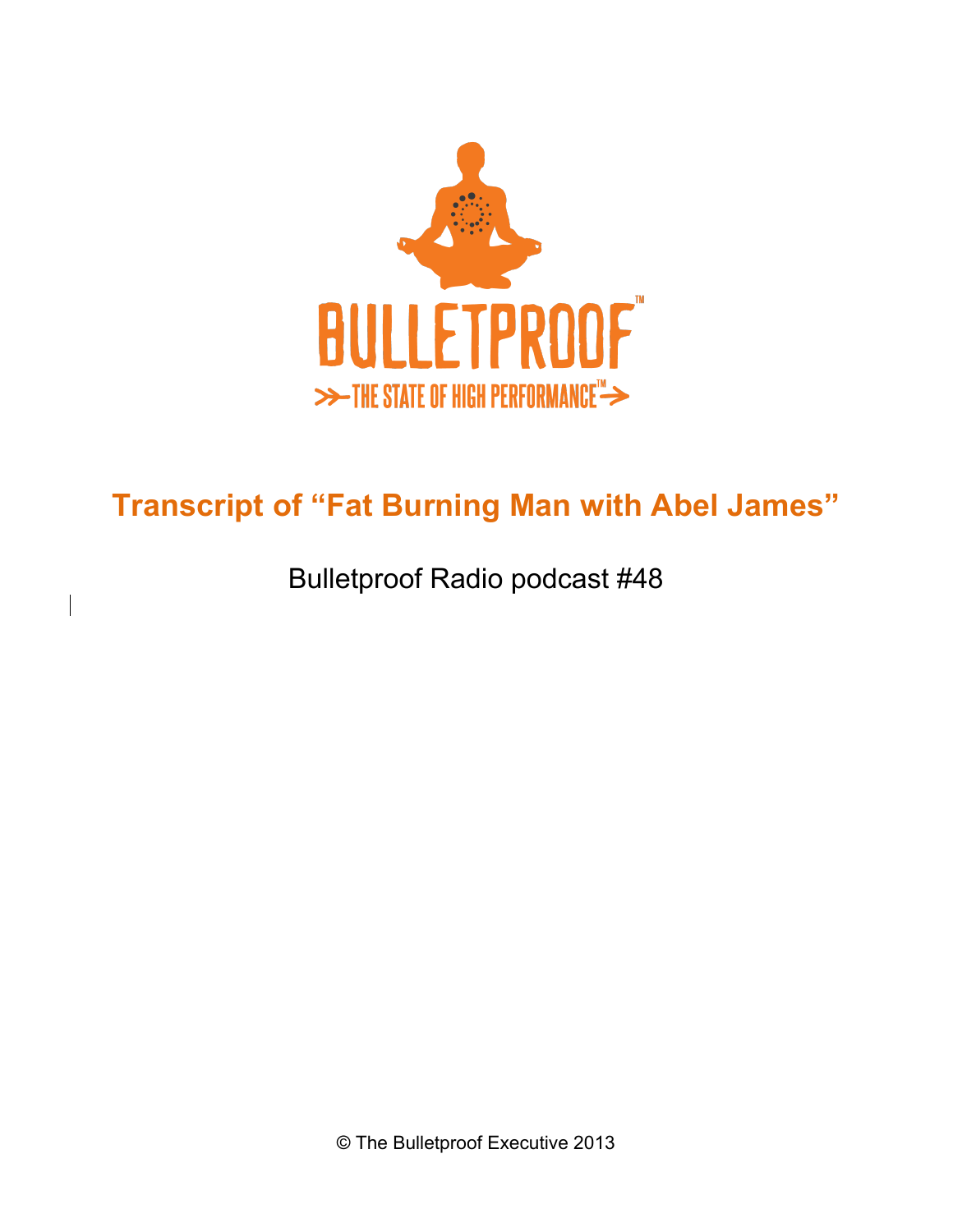

### Warning and Disclaimer

The statements in this report have not been evaluated by the FDA (U.S. Food & Drug Administration).

Information provided here and products sold on bulletproofexec.com and/or upgradedself.com and/or betterbabybook.com are not intended to diagnose, treat, cure, or prevent any disease.

The information provided by these sites and/or by this report is not a substitute for a face-to-face consultation with your physician, and should not be construed as medical advice of any sort. It is a list of resources for further self-research and work with your physician.

We certify that at least one statement on the above-mentioned web sites and/or in this report is wrong. By using any of this information, or reading it, you are accepting responsibility for your own health and health decisions and expressly release The Bulletproof Executive and its employees, partners, and vendors from from any and all liability whatsoever, including that arising from negligence.

Do not run with scissors. Hot drinks may be hot and burn you.

## If you do not agree to the above conditions, please do not read further and delete this document.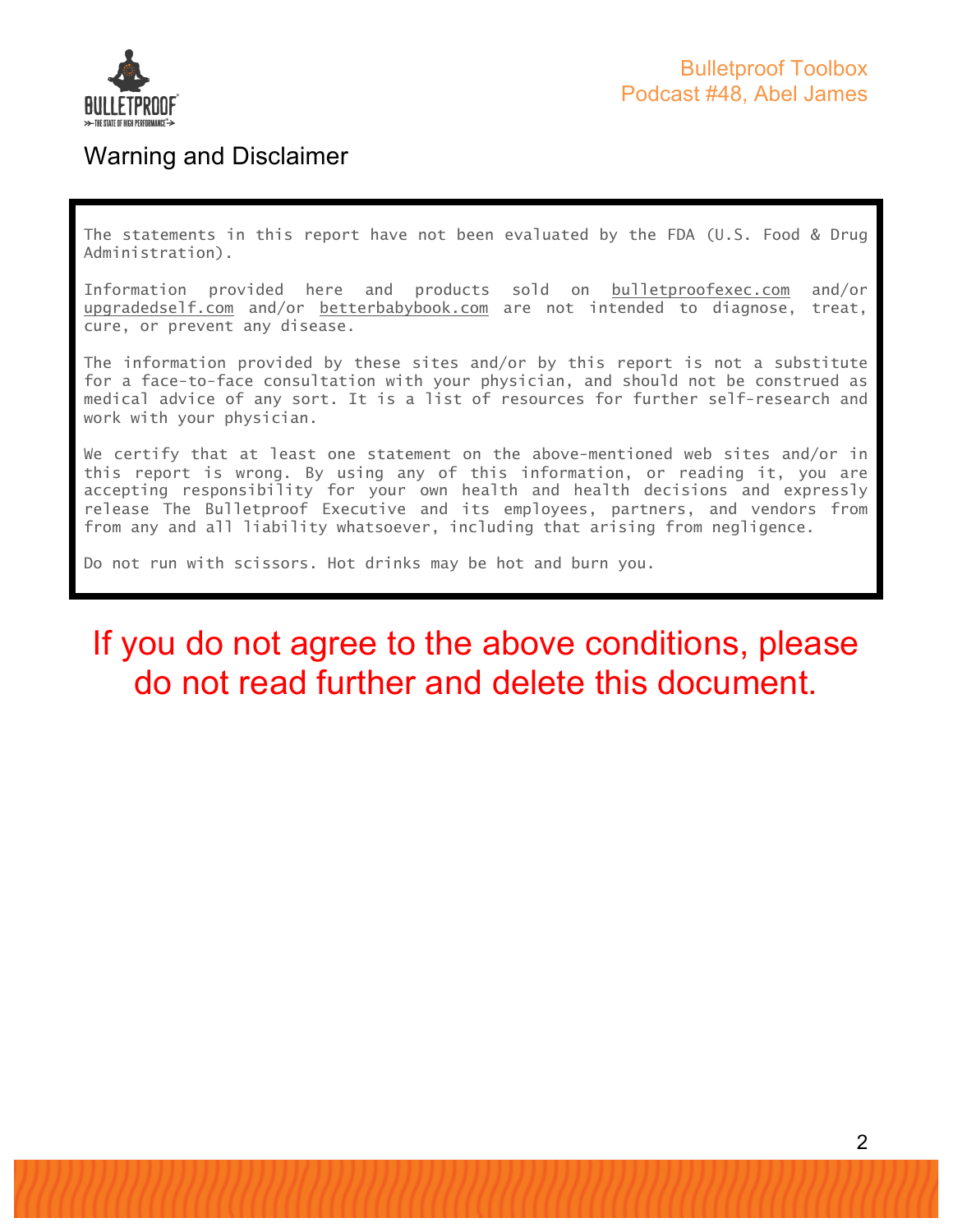

DAVE: Today's cool fact of the day is that, before we used mercury in thermometers, we actually used brandy, believe it or not. It turns out that alcohol has a different density than water, and by using glass bulbs filled with brandy or other alcohols floating in water, you could tell the temperature of the room by looking at which sphere floated to the highest or lowest level.

You're listening to podcast 48. Alright, this is Dave Asprey here, and I've got Abel James on the line. Abel James runs  $Fat Burning Man, which is a really popular #1$ </u> iTunes ranked podcast. #1 iTunes ranked in the same sense that this podcast has been #1 iTunes ranked in that iTunes keeps changing who's top ranked, but it's awesome that Abel has beat me many times for the number one spot. Abel, welcome to the show, man.

ABEL: Thanks so much Dave, it's awesome to be here. We're gonna have some serious fun.

DAVE: You can count on it because you're one of the other guys out there who talks about being a bio-hacker openly, which is kinda like coming out of the closet in some ways. 

ABEL: It's a dirty little secret. It's funny. Because I get definitely some blowback because I'm all about eating real food and being natural with the body and that sort of thing but also ultimate performance at the same time. And so sometimes it's difficult to reconcile those.

DAVE: It's kind of convenient that eating real food makes you perform better.

ABEL: Right.

DAVE: Because there's a nice crossover. I mean if I had to eat bowls of silicon chips or something, that's not very Paleo, but I think I might do it as long as I knew that I was gonna live longer, feel better, like, be a better part of the system of the earth. But in the meantime, I'll take my real food because it tastes better than bowls of silicon wafers.

ABEL: Yeah. Well it's not that different from fish oil, right? It's kind of a weird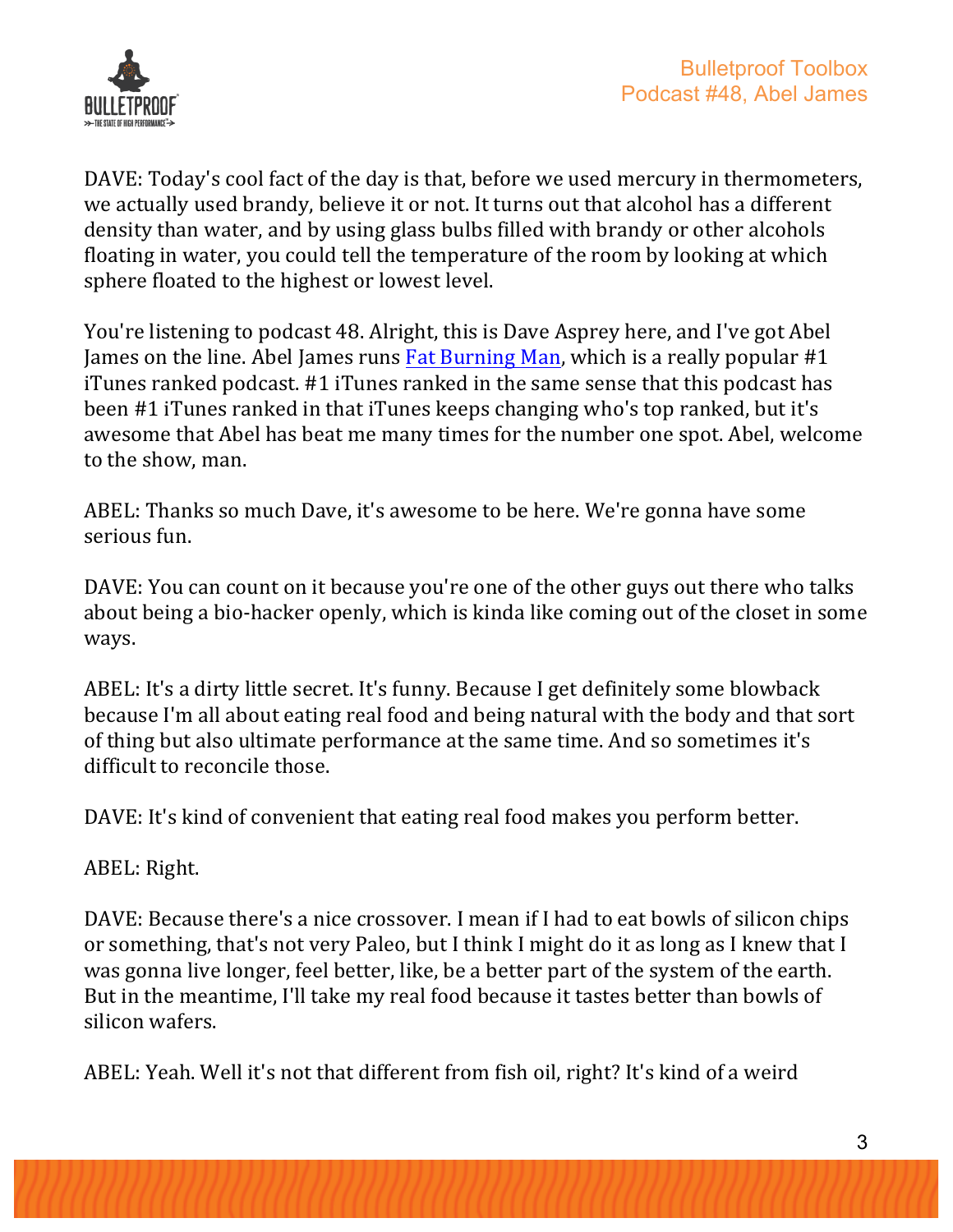

unnatural thing to take a slug of fish oil every day. Like, fermented cod liver oil, but it's a similar principle.

DAVE: I thought you were gonna take a slug. Like, slugs are not Paleo, I checked.

ABEL: I would do that too. I would not put it past me. I'm gonna be drinking snake blood in Thailand in two days, so we'll see.

DAVE: Nice. I've only done that in Taipei. I didn't know they did that in Thailand.

ABEL: But we're gonna...bouncin around a bit.

DAVE: You're gonna have an awesome time in your upcoming trip. Alright, I gotta ask you. Last time I went to Thailand was just like, for a day trip, and I wanted to go to a medical clinic there because you could do all sorts of stuff for almost free in Thailand that would cost 10's of thousands of dollars here. Like lab testing, and imaging, and even surgery, not that I need any work done. But I noticed you do—no I'm just kidding.

ABEL: Well thank you.

DAVE: So what're you gonna do there, biohacking wise, where you're spending a few weeks in Thailand?

ABEL: I think try new things. Try new foods. One thing that I also really wanna do is give my adrenals a bit of a rest because this is gonna be my first day off all year pretty much. It's been bananas. So I wanna get more into meditation, preferably on the beach. I actually had taken my em Wave2, I'm gonna see if I can make that even a little bit better because I actually get something way back in the day. I think I was 14. I used to buy and sell things on eBay because we were poor and I needed to make money come out of somewhere because I wanted to do fun stuff. And I bought this thing called the Relax O Mat and it was this crazy Russian thing that measured your galvanic skin response. So I kind of learned similar tactics way back then. And it's interesting to see how that applies in like, some things that I did work with em Wave 2, and other things don't. So I'm gonna be focusing on that a little bit and just reading a heck of a lot.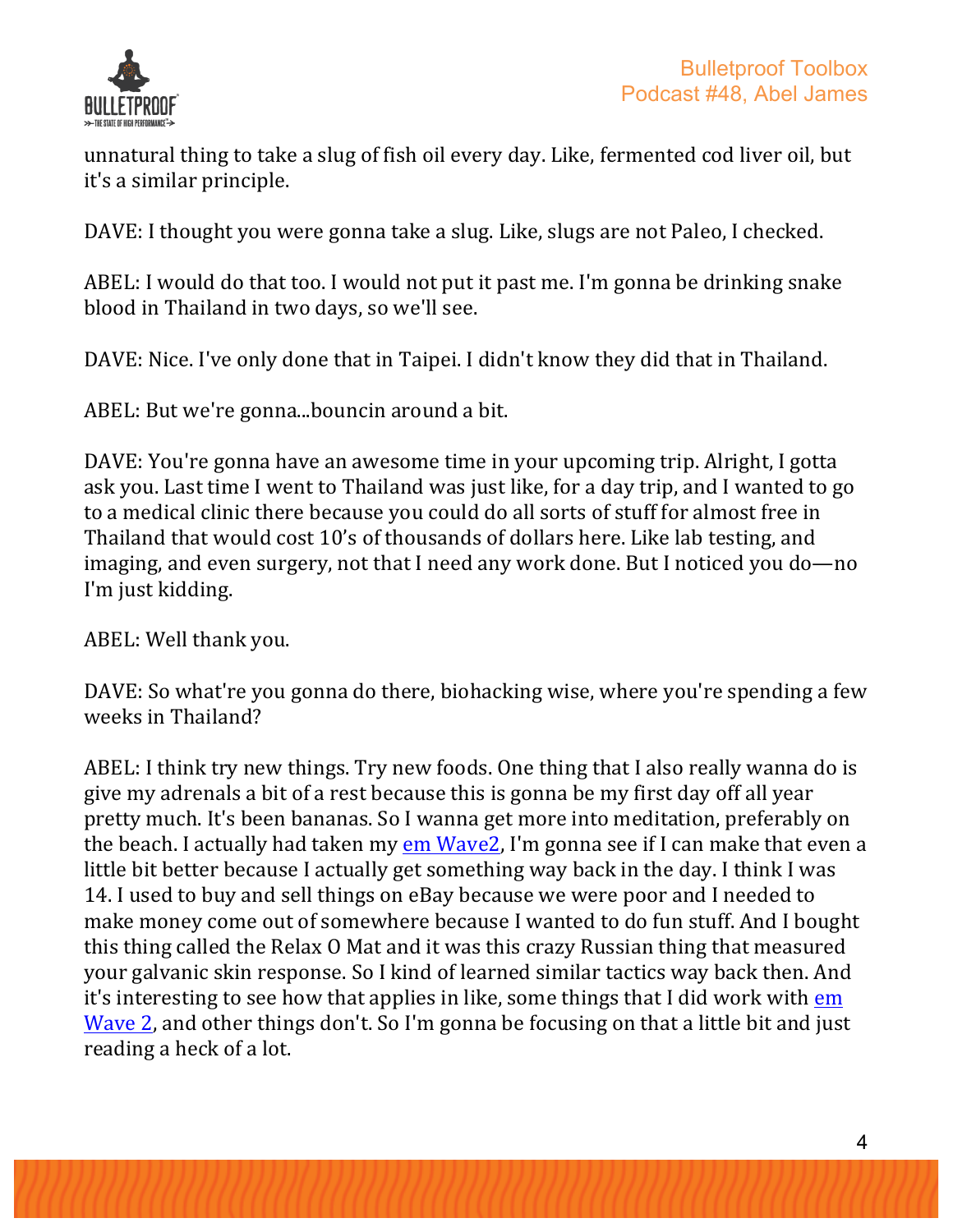

DAVE: It's kind of nice to be able to have some unplugged time. You know, bandwidth is available there, and wifi, but you'll be able to avoid overcommunicating, which is pretty relaxing when you get a chance for that.

ABEL: Totally! It's kind of like anti bio-hacking I guess. Disconnecting from everything. You know, what's interesting about it, and it's cool that you've even worked this into the Bulletproof Exec thing. It's a dude meditating, right?

DAVE: Yeah!

ABEL: It's all getting back to what we should be doing at it's simplest. At it's most natural point when you're getting to like, Nirvana in your own brain. And we can kind of use these mechanical or electronic ways of getting there, or this crazy technology that allows us to measure something or even effects our own bodies, but we're all trying to get to that same point.

DAVE: Yeah. And honestly, when I was in Thailand I didn't go to any of the meditation stuff there, but I did it in Nepal. And I did it in Tibet. And I spent 10 days at a Buddhist monastery following Buddhist rules and farting a lot because it was all vegetarian food. By the way, that interrupts your meditation terribly.

ABEL: I'm sure. And the person behind you.

DAVE: Exactly. What do you mean behind me? I'm talking 3 rows in all directions! So, the problem with that approach for me was really powerful. When you do meditation in a group setting. It actually has more of an effect, as far as I can tell. Even according to some of the studies I've read about measurable biosignals. But it's slow! Like, it takes years and years, maybe one of the fastest paths is Zen, but it's also like, one of the more dangerous paths. People who are hardcore zen practitioners, a not small number of them can have psychological issues come up from it because it's such a fast path.

ABEL: Yeah.

DAVE: So some of them read Samadhi. They become enlightened and they have amazing experiences and many have great benefit, but it is a high risk approach according to some of the teachers that I've worked with who are themselves huge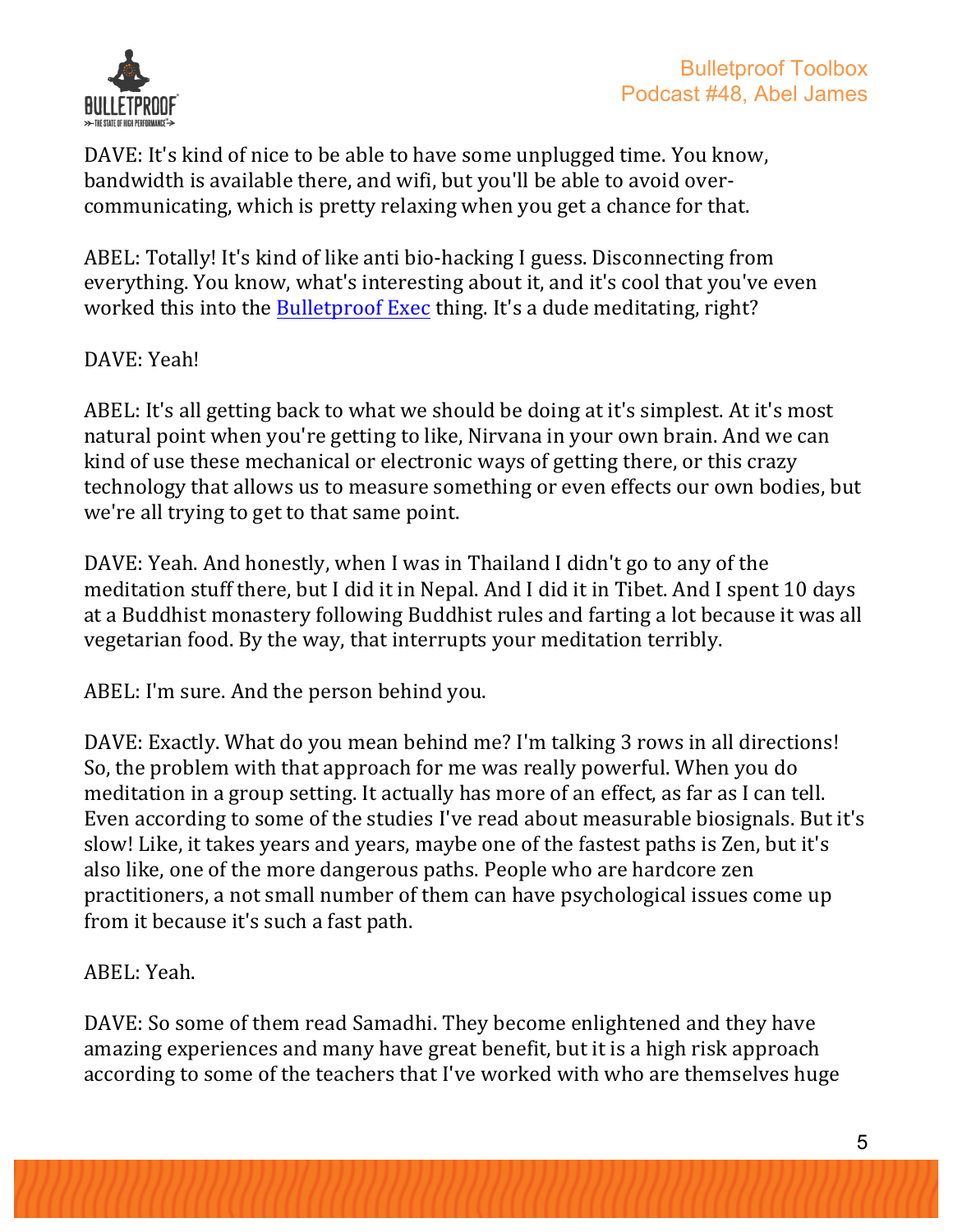

fans of Zen.

ABEL: Yeah.

DAVE: So, like, it's always important as a bio-hacker to keep in mind the risk. And when you look on radical amounts of personal growth in short amounts of time, how do you kind of put rubber bumpers up so that you can be safer?

ABEL: You know, that's a really good point. I was just talking to one of my team members, Chris, about this on my own podcast. And so he knew that I was getting into smart drugs and experimenting with different supplements and that sort of thing a while back, and occasionally he comes over to the house and I'm just like, "hey you know what, I have a bunch of extra, some of the racetams, do you want them?" And he's like "Yes, absolutely!" And then he started reading up on megadosing and things like that. And he sends me this text a couple days later and he's just like dude, I just had the worst crash. I could not get out of my bed for like—it's been almost two days now. Have you ever experienced this? And I'm like, no I--"What did you do?" And it turns out he just mega-dosed on piracetam specifically, and a few other ones, kind of a cocktail, and just couldn't get himself out of bed after that. Like, he was rocking the house after that for 2 days and then completely crashed. And I think that's a good example. Ya know that's been supported by science for a while and it's not very toxic at all, it's pretty safe, but at the same time, if you push it to the limits, you could totally blow yourself out. It's not a good idea to always be mega-dosing or trying to overshoot something that's—especially something that's altering you in some way.

DAVE: Yeah. There's, you know, a U-shaped response curve usually, or upside down U-shaped depending.

ABEL: Yeah.

DAVE: And sometimes both overlapping. And sometimes a very small dose can have a big effect. And sometimes you hit that medium ground where you're like, "Okay, this is good" and you go higher. Maybe you get less effect or you get even more, but it's the wrong kind of effect.

ABEL: Yeah.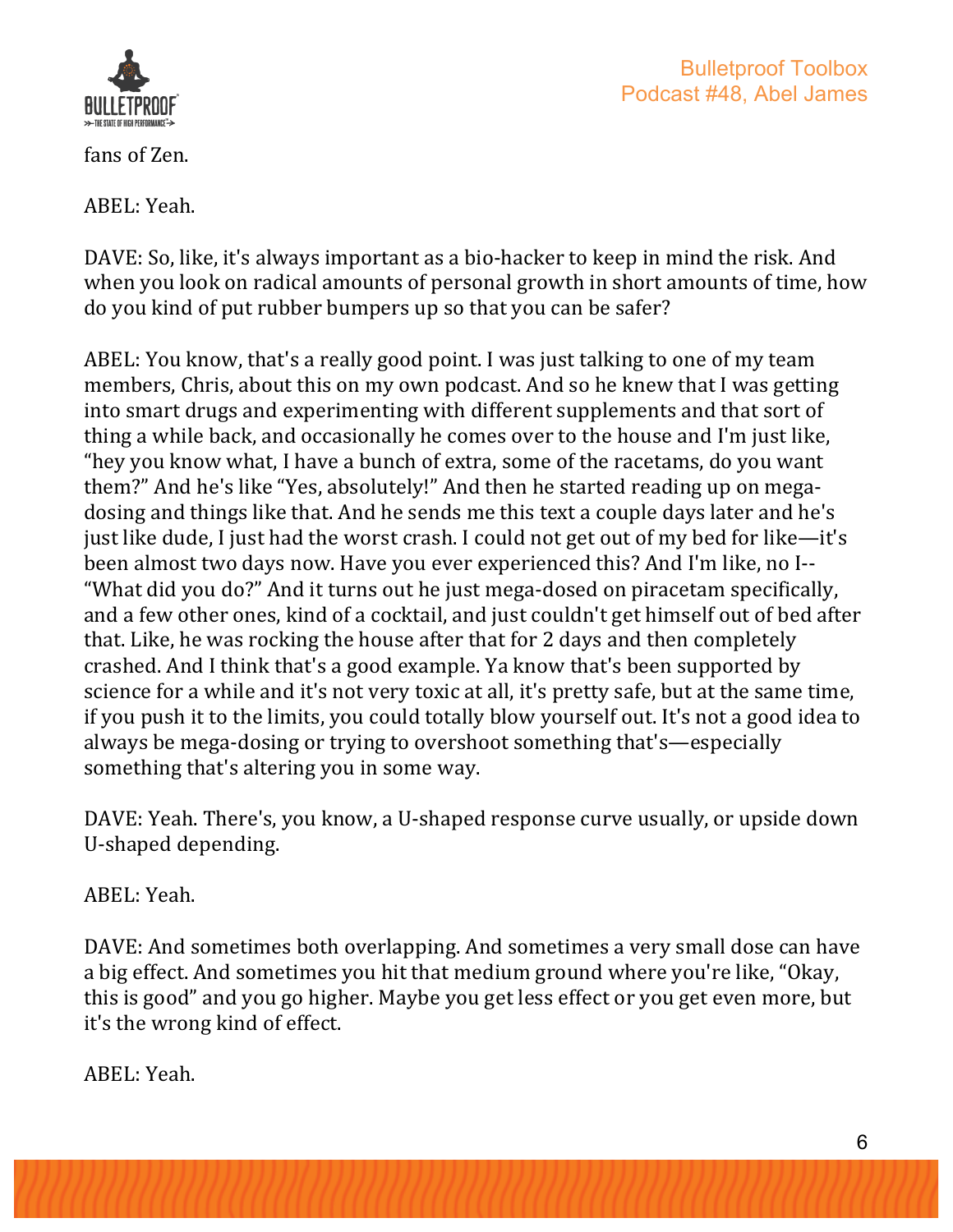

DAVE: And the dose curve is very different. I mean, for the racetams. My buddy Steve Fowkes, who spoke alongside you at the bio-hacking conference that we put on earlier this year. He'll take 10 grams of piracetam sometimes.

ABEL: Wow.

DAVE: In order to reset some circadian rhythm things, but also he does that knowing as the author of smart drugs and nutrients too, like he knows what he's doing. He's the guy I go to if I can't solve something. So from that perspective, it's like "well yeah, Dave, I'm one of the people with too much Acetylcholine so for me it helps to drain the Acetylcholine." Your buddy, Chris, he probably depleted his Acetylcholine, and if you're listening to this and you don't know what Acetylcholine is, that's alright. It's a neurotransmitter that's stimulating. So we need to have a balance of that and dopamine and other famous neurotransmitter. But if you have too little Acetylcholine, you're in bed, you feel just bleh. If you have too much of it, you get jaw tension and muscle pain and twitching. And you feel agitated and really unpleasant.

ABEL: Yeah.

DAVE: It's kind of funny. I'm also one of those people with too much Acetylcholine. I didn't use to be. I think--

ABEL: Oh this is interesting.

DAVE: Yeah, I think probably from taking way too much Alpha glycerylphosphorylcholine or Alpha GPC as it's called, and all the other forms of choline, you can buy as supplements, for about 10 years I took relatively high doses of that every single day. And I think my body was like, okay, you got enough Acetylcholine and the other drugs like huperzine and things like that. They prevent your body from breaking it down. So it's very individual how it works and that's why my typical recommendation for people is like, aniracetam. Just try that. And it comes on quickly and it goes away quickly.

A; Yeah.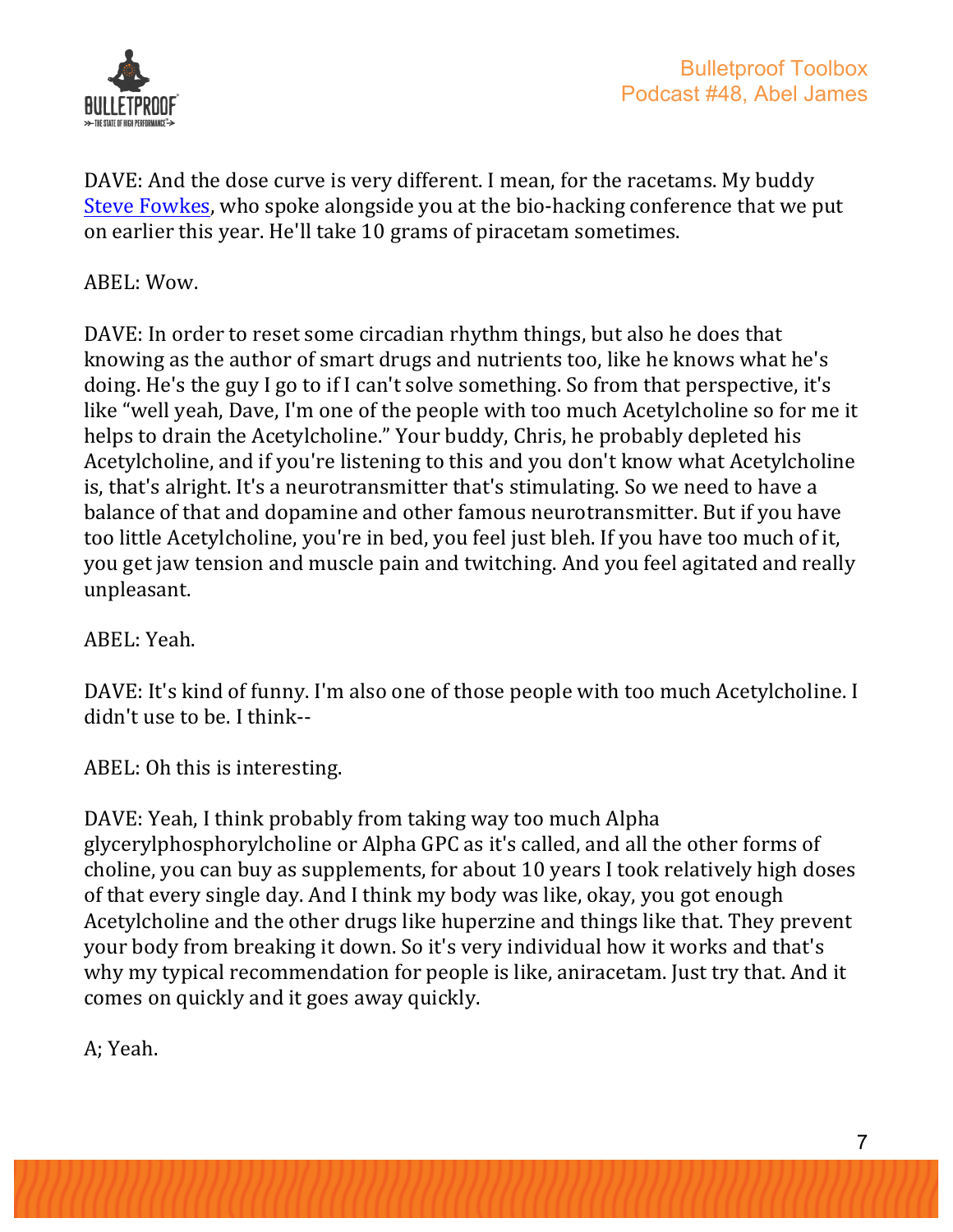

DAVE: And it's not gonna blow you out, even if you're someone low on Acetylcholine or you're someone high on Acetylcholine and from there go up and try some phenylpiracetam or piracetam and I finally found the source for phenylpiracetam now so I'm like completely stoked I love that.

ABEL: Oh nice. That's awesome. So when you're taking these, what are you actually doing? Like, what is the end goal?

DAVE: Rocking the entire day. I take them in the morning. My goal is to record awesome podcasts, write awesome content, make awesome coffee, have an awesome time playing with my kids. You know, stay up as late as I like, you know, having an awesome time with my wife after the kids go to bed, and then sit back down at the PC and then do what I wanna do and go to bed and wake up feeling awesome again. Like, I want all awesomeness recognizing that it's not, at least not possible within what we know today.

#### ABEL: Yes.

DAVE: To completely be at 110% like that all the time, because there's a natural rhythm to the body.

#### ABEL: Mmhmm.

DAVE: We wanna go high and go low and you know, you have times of the month. even as a man where you have more energy or less energy. And you have times of the day. And so trying to turn the volume up but still honor the natural curve of the day, and recognize, "Oh, it's an afternoon lull, even though I feel really awesome, could I take a nap now, but I'm not like so overstimulated I couldn't possibly take a nap because aaaah!" Ya know? What's your take on all this?

A: I think that's a really good point. Because I'm definitely all about rhythms and that sort of thing. And I think being a musician made me recognize that. Like, sometimes you sit down and nothing happens. Like, you can try to write a song or play a new lick, or do something creative, but you can't force it out of you. Other times, and it's usually about the same time of day. It just flows out of you. You know, like a song is there. In forty minutes you're like "I have no idea where this came from, it just worked." And I think once you start recognizing the patterns in your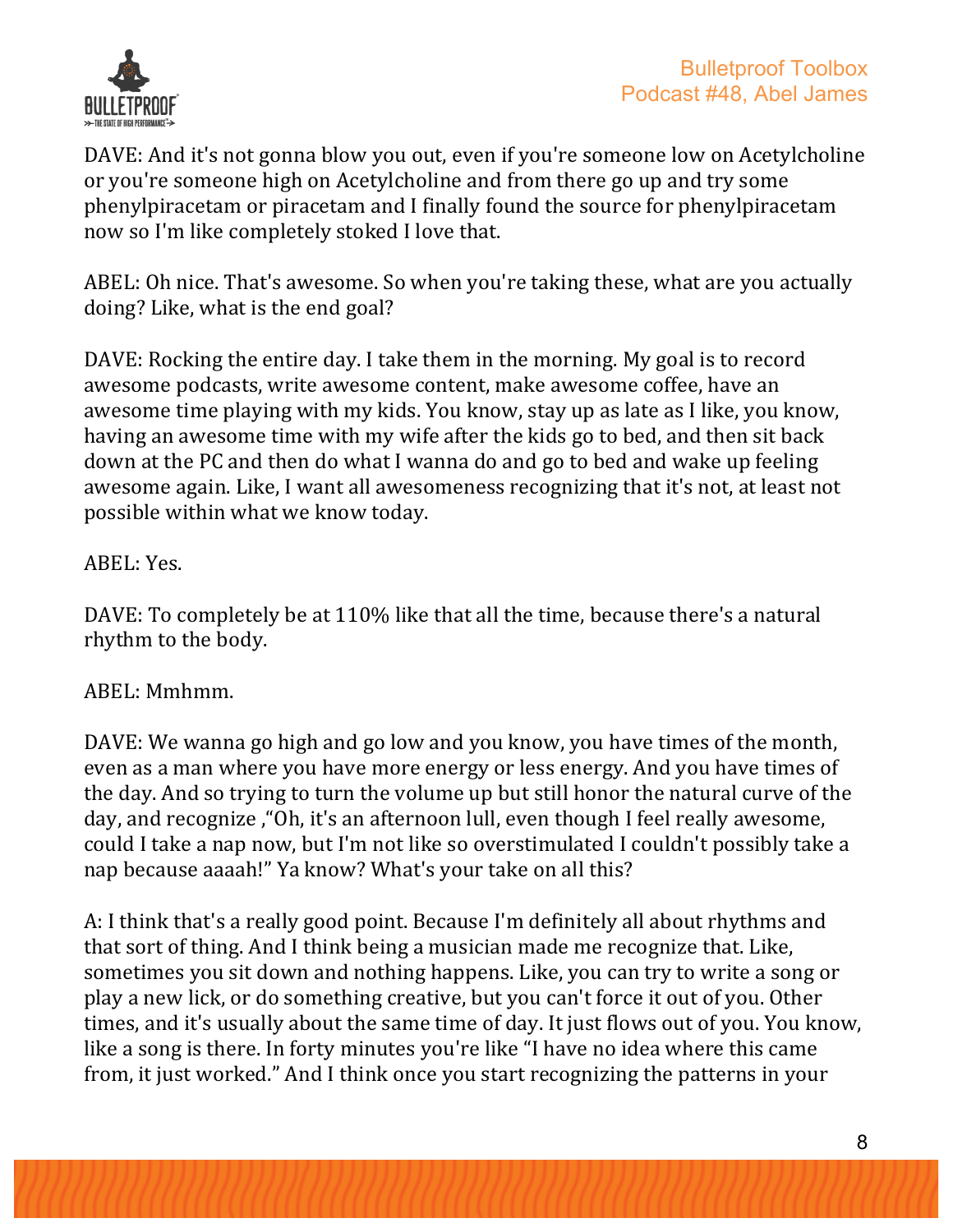

own behavior, whether it be with working out sometimes if you can deadlift 50 pounds more in the afternoon than you can in the morning, maybe you should be doing it in the afternoon. Maybe you should be doing something else in the morning. So I think it's really important to recognize you can't be going at  $110\%$  all the time. You have to find those little idiosyncrasies about your own behavior and physiology and then follow those to reach ultimate performance. And sometimes the best thing you can do is not do anything.

Like, a personal example of that. In Krav, I was doing a reverse backfist at the end of class, like basically, they try to kill you at the beginning of class so at the end you're just completely smoked and it was sloppy form, did it completely wrong and I knew it as soon as I hit the pad that I had basically—I don't think I tore it, but I strained my shoulder and I'm like "Oh god" because your shoulder, I mean, it's something that you completely take for granted, right? But you use it for absolutely everything. Especially as it relates to working out. So I've basically been on my butt for 3 weeks and just started working out again. But I knew if I pushed it and I went back too soon, then I'd be on my butt for 3 months, right? Like, I'd still get a workout in, but I'd completely crush my shoulder and I wouldn't be able to do anything. So sometimes, the best thing you can do is take that time off. And there are even studies that support taking a week off every few months is absolutely essential if you want to level up again thereafter. So I think it's important to honor that stuff.

DAVE: The hardest part of exercise for the kind of people who listen to this podcast is usually, really, it's not exercise at all, it's recovery!

ABEL: Yeah.

DAVE: And what you're talking about having a week to let the body consolidate it's gains and to retrench and understand there's more stimulation coming, but get the house in order.

ABEL: Yeah.

DAVE: So many of my clients. These guys are like monster entrepreneur people. They're also like "Yeah I'm gonna do the iron man!" I talked to a guy who's done the Ironman Kona like, 13 times.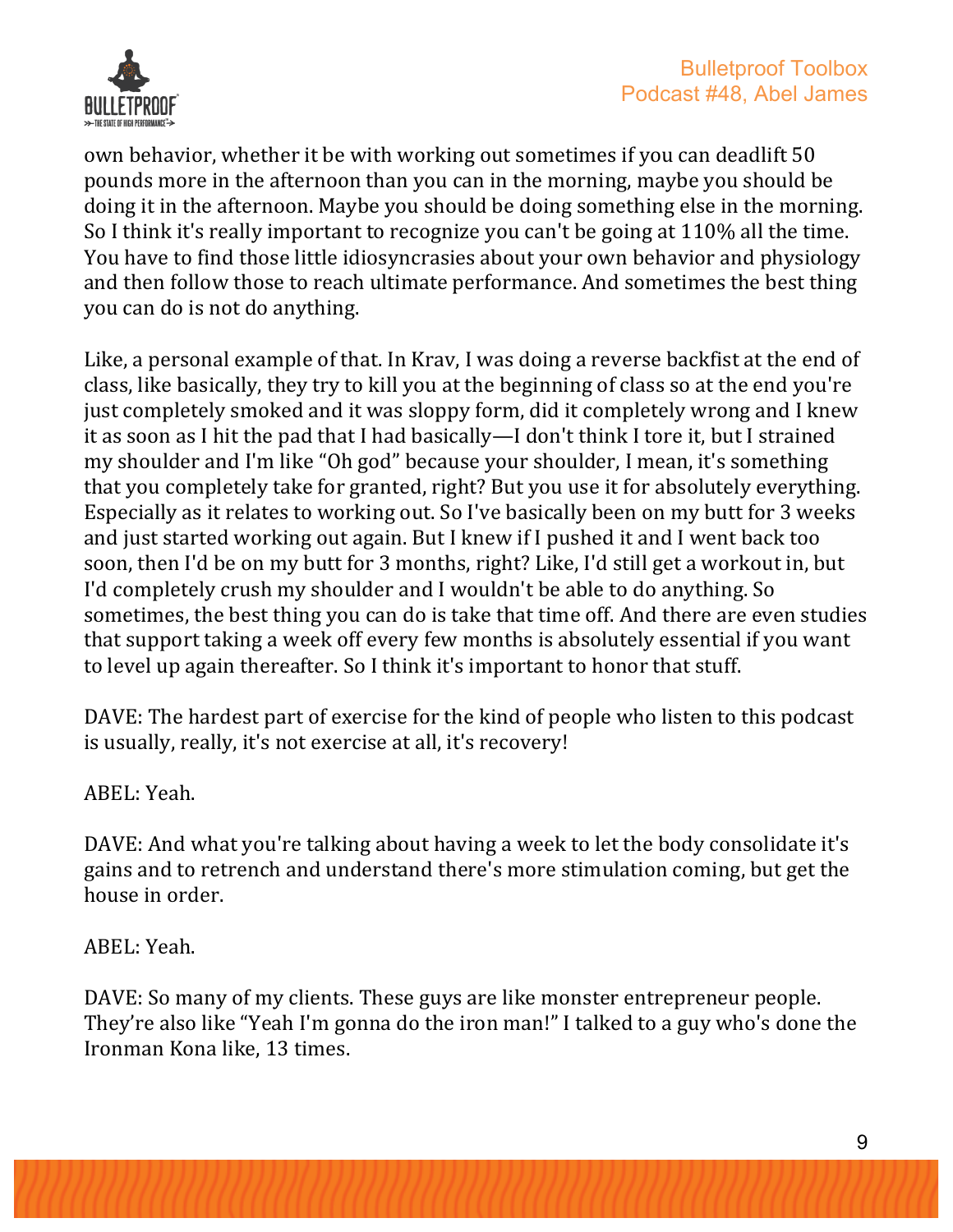

ABEL: Wow.

DAVE: And I'm working with him and he's this amazing guy. But he has every sign of adrenal burnout ever because he's working out like 6 days a week for an hour or two and just like, you can just see the definition of burning the candle on both ends! So your recommendation there about take an hour off, that's really cool.

ABEL: Yeah. And it works! I think to some degree it's really easy to plateau if you're a Type A personality like us, like you're just gunning for it all the time, so it's really easy. You almost get used to doing the same level of performance which may or may not be high every single day. But when you take time away, I even lost a little bit of muscle mass. It didn't bother me too much. I lost a lot of strength, but as soon I came back to the 2<sup>nd</sup> workout, I almost got all of it back. So then it's like you're priming your body for growth again. And so like, maybe the next one it won't be double but it'll be bigger again instead of doing the same workout over and over again. And you can apply this to productivity as well or something artistic in nature. But taking that time off sometimes allows you to get to that next level and that's pretty frickin cool.

DAVE: It is really cool. And biohacking lets you do some stuff that's not supposed to be normal.

ABEL: Yeah.

DAVE: One of the UFC fighters who's an ambassador for bulletproof, he went for a month after his last fight and didn't do anything except for once a week kind of basic workout and he was hardcore on the bulletproof diet. And he did a class where he fought  $13$  people in  $1$  evening.

ABEL: Geez.

DAVE: And he shot a video right afterwards and sent it over and he's like "Dave, I'm so strong I feel like I could hurt people!" Which is kinda good if that's your business right?

ABEL: Right!

DAVE: But he was blown away because that wasn't the diet he was on before. And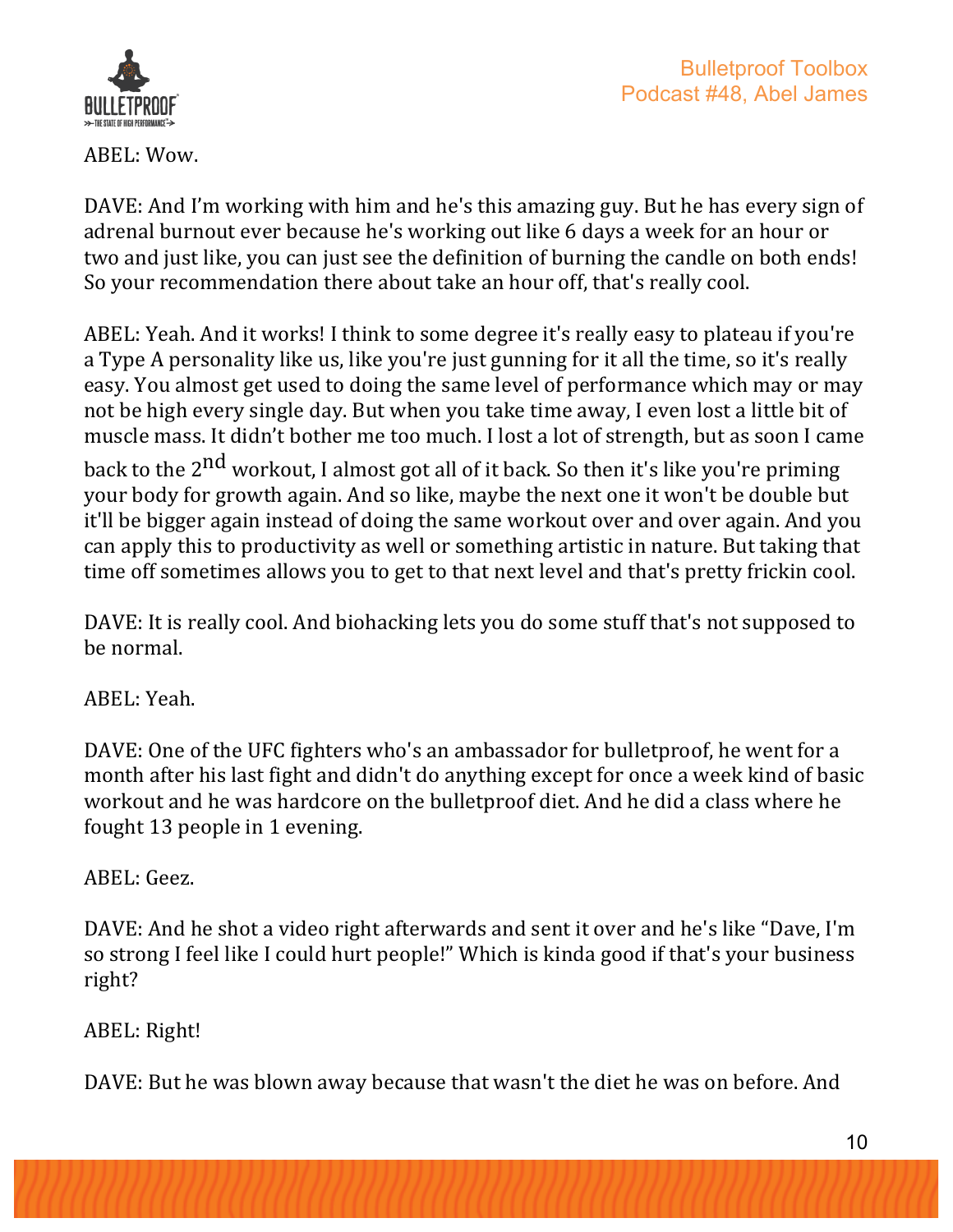

the amount of maintenance you can do when you crank up the fat, like, that's amazing! So you get the recovery without the loss that comes during recovery for a lot of people. Like that's the sort of thing—okay we're doing it like UFC fighters and Olympic champion stuff. That's like the formula one race car of the world and what a lot of people don't know is what they're doing in formula one racing makes it's way into your Toyota Camry in 10 or 15 years after they pioneer this on the track.

ABEL: Yeah.

DAVE: I look at guys like this as being the race cars and what they're doing and honestly what you and I are doing right now. Some of the stuff around sleep and music and everything. That'll make its way into normal population stuff within five years because things have sped up. Thank you Internet. And we're not the supply chain like we do for a racecar building. It takes a long time to re-engineer cars. It doesn't take so long to re-engineer human behavior because there isn't a factory involved.

ABEL: Very true. Yeah and that's an interesting point because when I first got into all of this from the fitness and nutrition perspective, I wanted to do something different because what I thought was healthy and what my doctor and the magazines and everyone said was healthy clearly was not. It was not working well for me. I was sick, I was all sorts of jacked up. So basically looking for those exceptions. Where things shouldn't be working. Like, Mark Sisson shouldn't be 60 and have a six pack. Clearly something he's doing has got to be right, right? People should not be at  $3\%$ body fat. That's ridiculous. But there's something that they're doing that's leading them to get there. So what are those things?

And I think that's an interesting corollary when you look at Formula 1 racing. Any sort of inefficiency when you're performing at that level, the wheels will fall off pretty quick if you're going 200mph where it won't if you're going 40mph in your Toyota Camry, right? So looking for those efficiencies and applying them to your own life can make some pretty major results pretty quickly. Especially if you're looking specifically for those efficiencies.

DAVE: Yeah it's incredible what that can do. And you don't have to do everything and kind of, you know, people—biohacking? Lately I've been getting a lot of emails and all from women in their late 50s and 60s on the bulletproof diet. And I love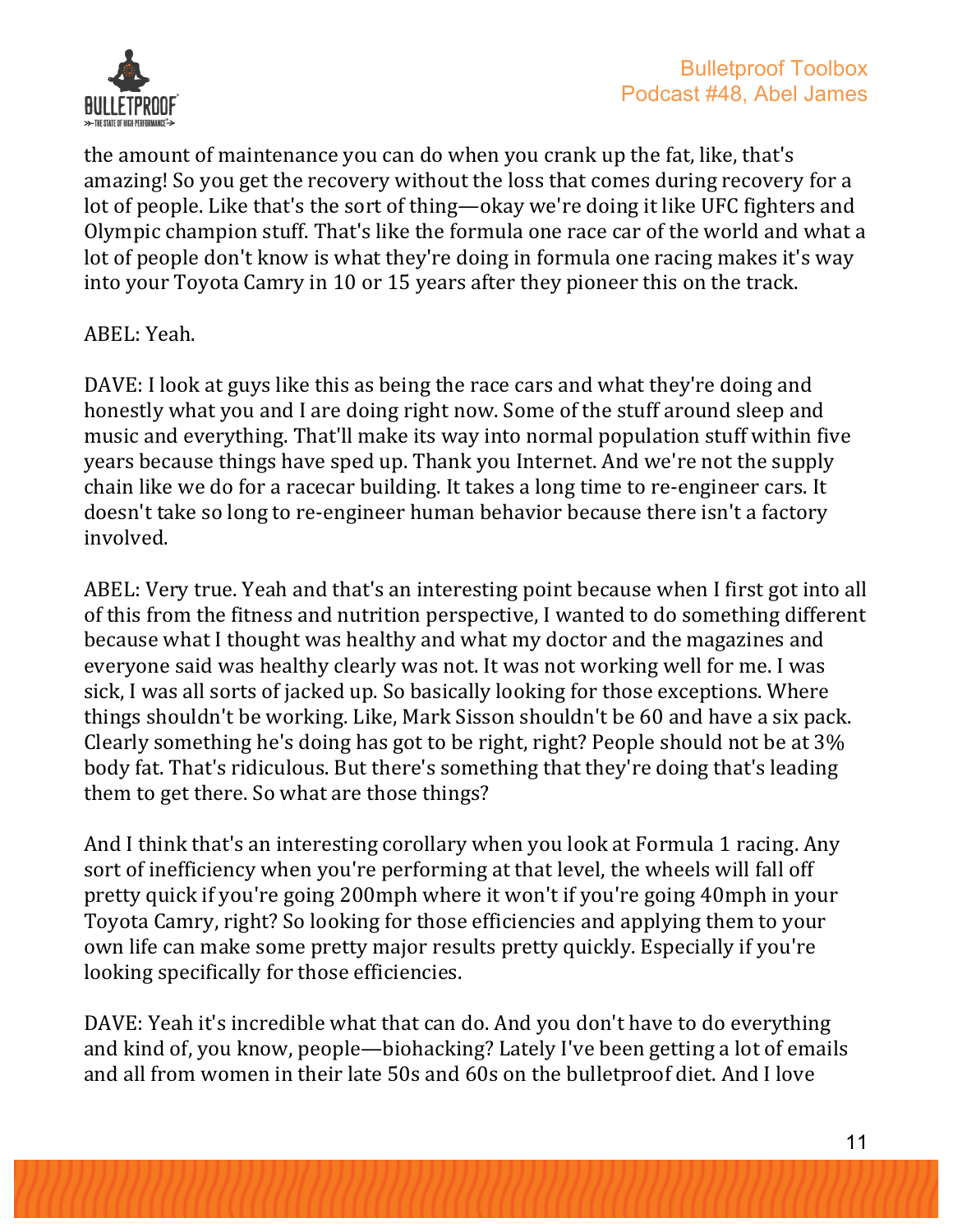

women in their 50s and 60s because they have so much wisdom I can learn from. In fact I have two of them working for bulletproof who are so amazing! And when I hear what they're saying, I know they don't think of themselves as "oh I'm a biohacker".

ABEL: Right?

DAVE: But, do they wanna take advantage of the gains that come from biohacking?

ABEL: Right.

DAVE: You bet your ass! And those are the same idea, okay I'm driving a Camry, I'm not gonna go to the track, I'm not a safety driver, but do I want the safety improvements that a racecar driver developed by driving into a wall? You bet I do!

ABEL: Right! That's a really good point. And you've mentioned this a few times in your talk where you'll apply this super high level stuff to a normal person and the gains can be massive really really quickly.

DAVE: It's really kinda funny. It's like taking your Volvo and it's just a normal car and I say that because we have a Volvo, my wife is Swedish so that's the car you drive if your Swedish.

ABEL: There ya go.

DAVE: And so, if you just put wheels on the car which sounds kinda ridiculous and yes I did that because I had a racing Volvo—one of 3000 ever made--

ABEL: Really? That's awesome.

DAVE: Oh dude. It rocked. I even met the woman who made them. It was amazing. A 300 horsepower brembo brakes, twin turbo, and it looked like a station wagon and it could smoke most cars out of there.

ABEL: That's nice.

DAVE: To get beaten by a station wagon is emasculating. So I got—anyway, back to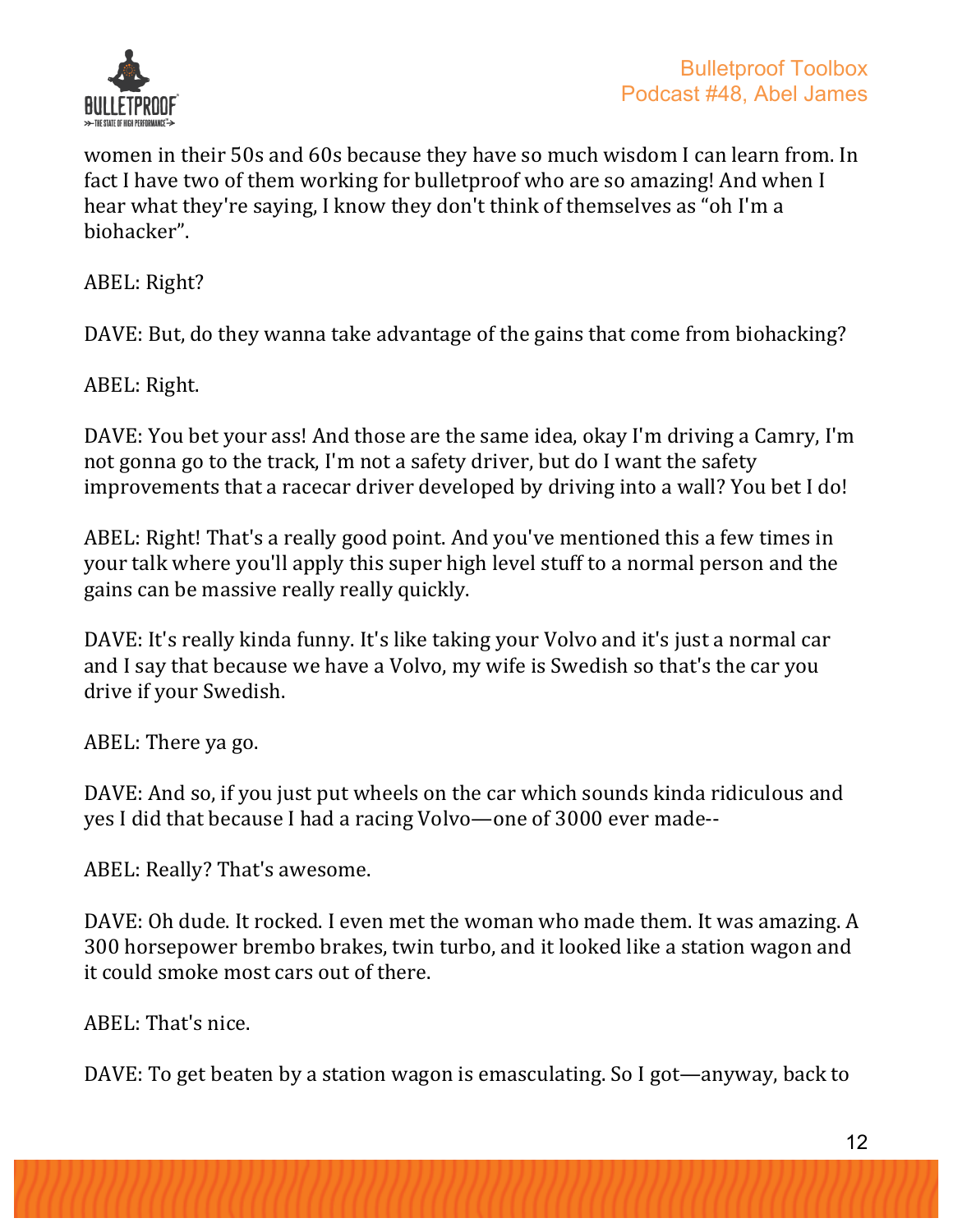

the biohacking. The car hacking's different. But what I did when I sold that thing was I had two sets of wheels. So I put the 18 inch high performance wheels and tires on my wife's 2001 Volvo wagon. And we keep thinking we should sell it, it's getting old, but it looks like new Volvos anyway and it drives like a new Volvo and it doesn't have that many miles on it, so it's like our daily car. But when you put those wheels on it, it was like getting a new car. It was just one performance improvement from the racecar, but it handles twice as well. It stops better. Everything is so much safer in that car from one little tweak.

ABEL: Yeah! That's really cool!

DAVE: Yeah! And it's the same for our bodies! Like Oh, I'm just gonna add MCT oil! Holy crap! Like, MCT oil will rock your world! And that's why I get a little bit territorial around the bulletproof coffee recipe. Like, no you've gotta try it just once with actual MCT oil! Because it takes good with lots of stuff in it, but if you get the MCT in there, you'll feel a benefit that's different.

ABEL:Yeah.

DAVE: So like, mix and match and put olive oil if you want in there, it'll taste gross, whatever turns you on but at least splash some MCT in there because you'll feel it!

ABEL: Yeah. MCT's are decidedly different. As long as you don't overdo them in the beginning. I actually, right before we recorded this, I had got an email from someone who tried the Super MCT and he said they were frickin awesome. I would love to try those.

DAVE: Oh I'll send you some **Brain Octane Oil**. It took a long time to like, supply it, to get it so we could get it.

ABEL: Yeah.

DAVE: So it didn't taste like crap. Most of the MCT you can get is not very pure, so it tastes kind of "goaty" is the right word.

ABEL: Goaty? I know what you mean.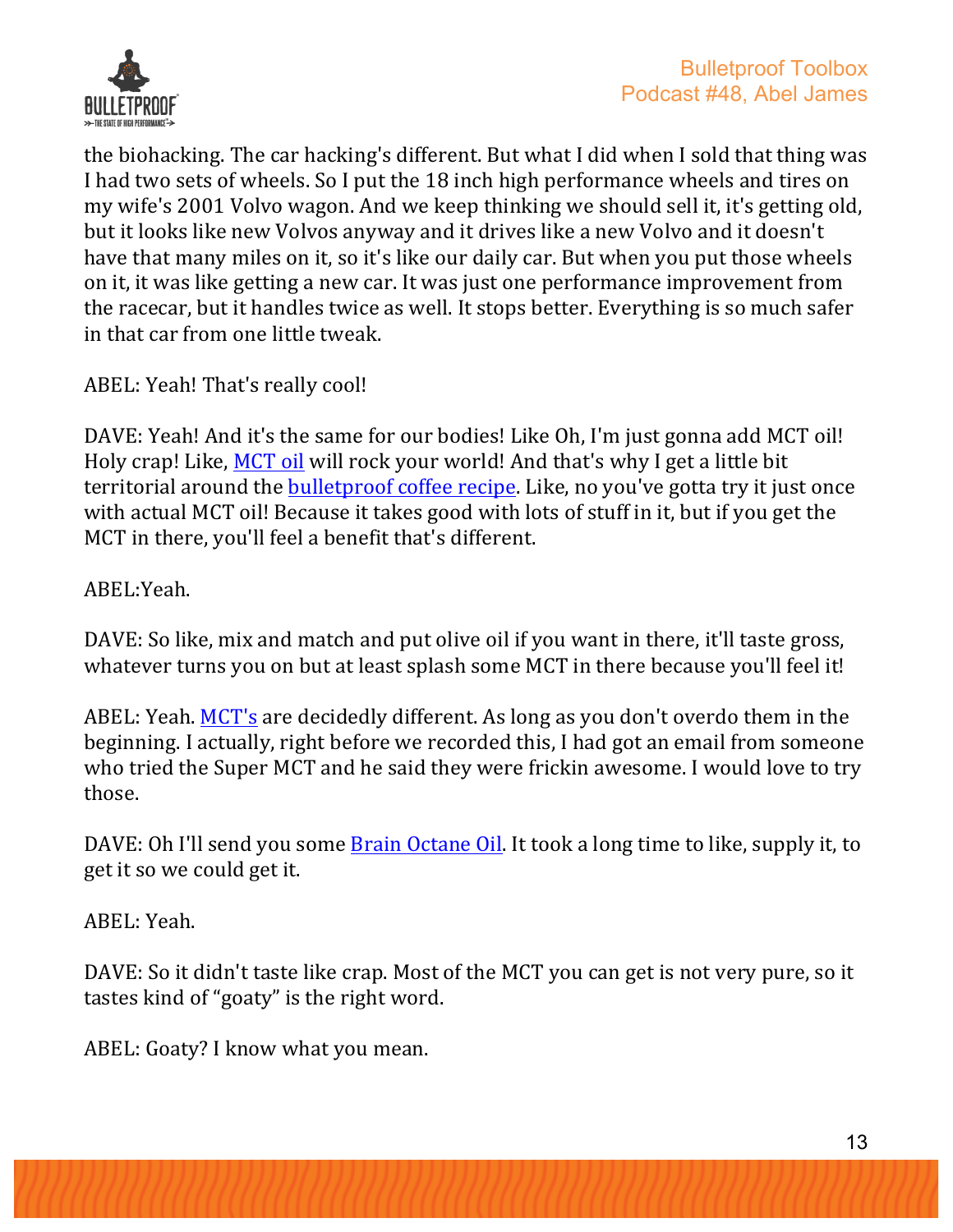

DAVE: Yeah. So this stuff, it tastes just like regular MCT but the mental effects are substantially good and the disaster pants effects are noticeably less. And by disaster pants, if you're listening to this and you don't know what MCT oil is; MCT oil's medium chain triglyceride. It's extracted from coconut or palm oil and it's one that directly fuels your cells with energy in a way different than sugar or carbs do. So, Abel, you and I basically walk around with an unfair advantage because we have glucose metabolism running, which means we get some of our energy from carbs, but we also have ketone metabolism running which means we get a lot of our cell energy from fat and specifically something from ketones, and MCT oils, which have to be extracted from coconut for you to get the full dose they actually fuel that cellular energy cycle really efficiency.

ABEL: Yeah. And it's like a clean burn not distracting way of getting energy. That's kind of the way that I think about it. A lot of times, if I eat breakfast it's distracting and I'm hungry later. And you can tell when you're in digestion mode as opposed to MCTs or butter or other clean burning fats like that. It's not distracting, you can be productive. You know you're not eating but you're also not hungry and you have plenty of energy. It's a very cool feeling.

DAVE: It is. Like, I had a client in the UK. She's this massive sugar addict. To the point she wouldn't keep any food in her house. She's like "I just snack. I snack all the time. I can't control myself."

ABEL: Wow.

DAVE: So of course that meant she ate crap food because she had to go out and buy prepared stuff all the time.

ABEL: Wow.

DAVE: So it took within three days. She just was like "Dave, I have zero sugar cravings! I just look at sugar and I don't even miss it, I don't even care!" And she was like, completely flabbergasted about this. Isn't that cool?

ABEL: Yeah! That, to me, happened to a degree as well. I was definitely addicted to carbs. And now if I see something, it doesn't look like food. Like, if it's sugary and it's a cake, unless we made it ourselves and I know what's in it, it just doesn't look like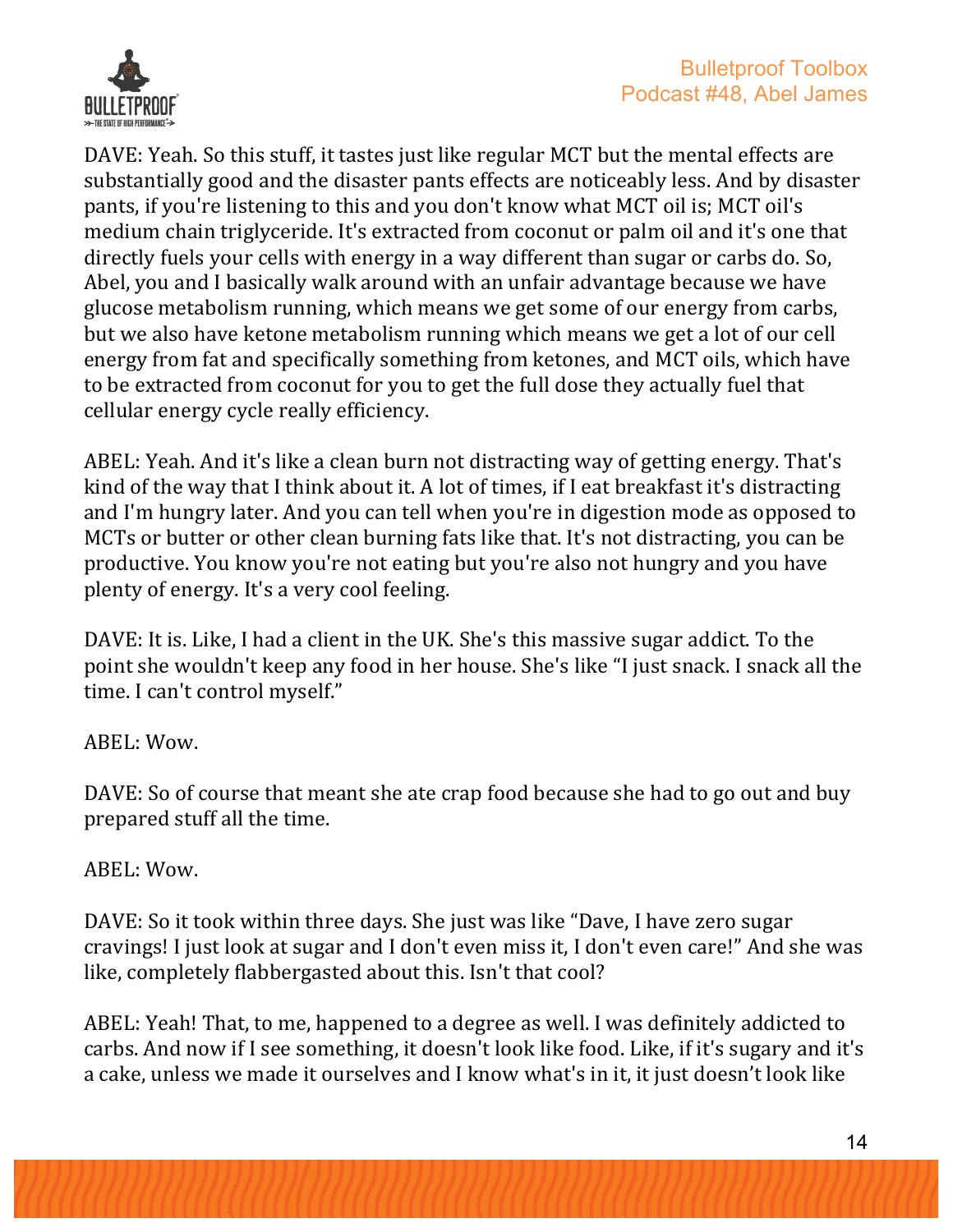

food and it doesn't lead to that same sort of Pavlov's dog effect of salivating and being like I need this in my belly right now.

DAVE: Yeah. Like the bagels lose their power.

ABEL: Yeah! Exactly!

DAVE: You just see it there like "why did you bring that crap in here? I'm not gonna eat that! It's not good for me!" I would even, before I figured this stuff out, even when I had lost 50 of the 100 pounds I lost and I was low carb and I'm looking and I would just drain my willpower all day long sitting in meetings at work with cookies and those stupid bowls of candy they put in offices to make people eat and I'm like, I'm not gonna have the candy. And then ten seconds later "I'm not gonna have the candy" and it's like my inner Labrador that's inside my nervous system that's like "must eat food" and it was interrupting my daily thoughts and my inner Labrador is like, "Have enough fat. Screw the food."

ABEL: Yeah.

DAVE: And like, it just turns off. And I love that because food has lost it's power over me entirely. And it's not because I manned up and I got more willpower. Willpower's a finite resource. We've proven that. So you can get more energy and apply that to willpower, but it's still finite. So I don't waste my willpower.

ABEL: Yeah. And I think it applies more largely to decisions too. You know, if you have a crazy day that's why your willpower is all used up at the end and people start stuffing ho hos down their throats because they just don't have anything left. I remember especially before going to Thailand, all my days are packed with interviews and decisions with the different businesses that I run, and my girlfriend who works with me as well, comes up to me and asks me--I don't even remember what the question was but it was something really specific, and I just looked her in the eye and I was like "I literally cannot answer that question right now. I did not hear what you said."

DAVE: Did you see the post that I wrote on decision making fatigue?

ABEL: No! But that sounds awesome.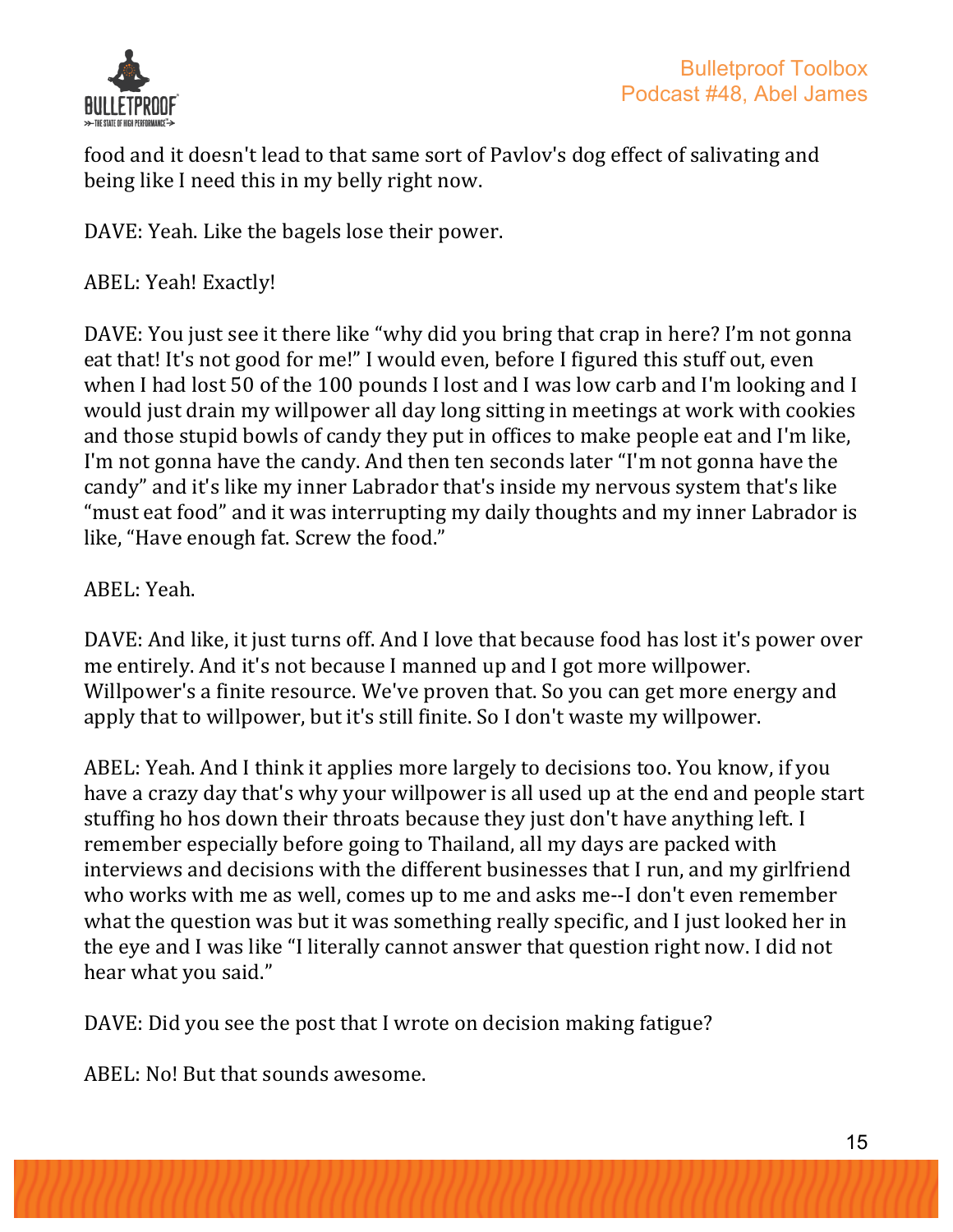

DAVE: You should read it. And you might even wanna blog about the same idea. What I said in mine is very similar to your experience and of course I went into the science behind it, but my wife Lana will text me and say do you want lunch at 12 or 12:15 and literally, that's another decision that I have to make. And like you, I have my day job, working at a trend micro as a vice president and then I have the whole Bulletproof which is really starting to take a lot of time. I started it to help people, and it's become, it has employees and it's become of national prominence. Half a million people a month. So given all that stuff, I'm like "I can't make any more decisions right now without it costing me enormously, so could you just tell me when lunch is?

ABEL: Yeah.

DAVE: And I developed this kinda mean habit. She said do you want lunch at 12 or 12:15 and I would reply "yes".

ABEL: Wait, you really do that?

DAVE: Totally!

ABEL: And she doesn't slap you in the face?

DAVE: She does but I think she kinda likes that so it's okay.

ABEL: Okay, there you go.

DAVE: But it's kinda funny because the first few times she was like "no what do you want?" and I would just keep saying "Yes, both" and so I realized that wasn't the nicest thing to do and she was laughing about it, she wasn't that upset and I finally just explained "Could you just be more bossy?" Like, I need a bossy wife because I just can't think about lunch is gonna be now or then because that's a set of work that sounds lame but it's not.

ABEL: Oh it's true! And I have so much respect for people who can plan logistics for events and things like that. I feel like I could never handle that because of the amount of rabbit holes you need to drive your mind down through in order to think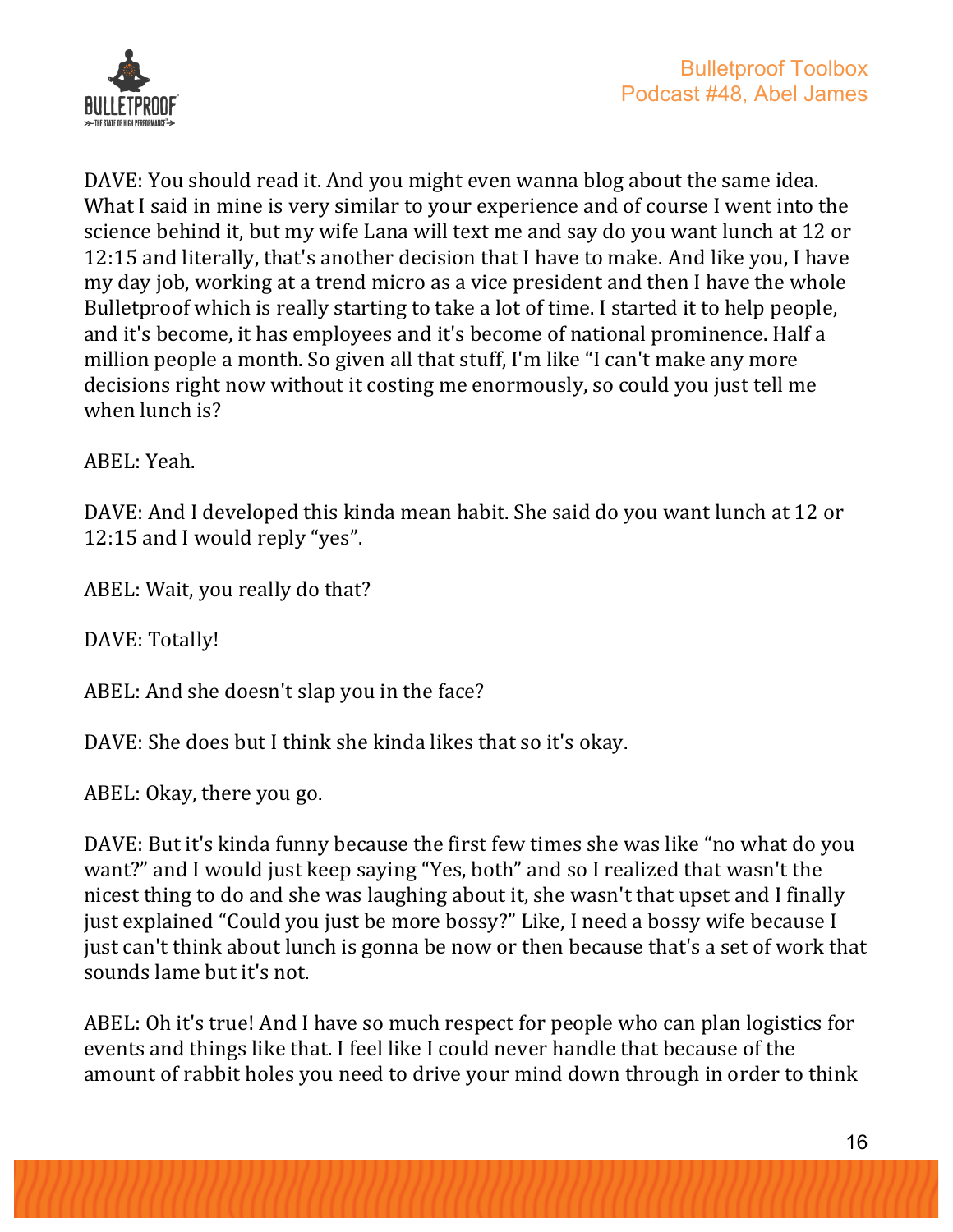

of all the possible things that could happen. It's just mind boggling and it's just not that interesting to me. I was just at a wedding and everything was perfect, right? Except. They didn't have napkins at the tables. And so it was a disaster for like half the people there that are like, what are we gonna do? Wipe our fingers on our tuxes and gowns?

DAVE: That's what cummerbunds are originally for. The little folds point up to catch crumbs.

ABEL: That's pretty cool! Now I like that.

DAVE: I have no idea.

ABEL: I wasn't wearing one at the time. I'd better invest in one of those.

DAVE: Get camo because it won't show the stains.

ABEL: Okay, that's a fashion statement too. I dig it. It'll be a new look.

DAVE: Totally, it'll be the bio-hacker look. You have a tux and it's camo.

ABEL: If we weren't cool enough already, we've totally got it.

DAVE: So we were talking about decision making fatigue, but we haven't talked about something that I wanted to pin you on in our interview today. And that is music and the brain. You talked about this, it was really awesome at the bio-hacker conference and we were putting together a whole packet of ted style type videos.

ABEL: Sweet.

DAVE: And you contributed your book on the brain and music which is gonna be an awesome part of the bundle for that. But can you give me the overview of the way that you think about music and the brain and what it does and all? Because I think people would be interested in your take on it because in addition to being fat burning man and a big podcaster, and sort of a presence in the Paleo scene, you've also studied the brain extensively and you're a musician. So you're a multitalented guy.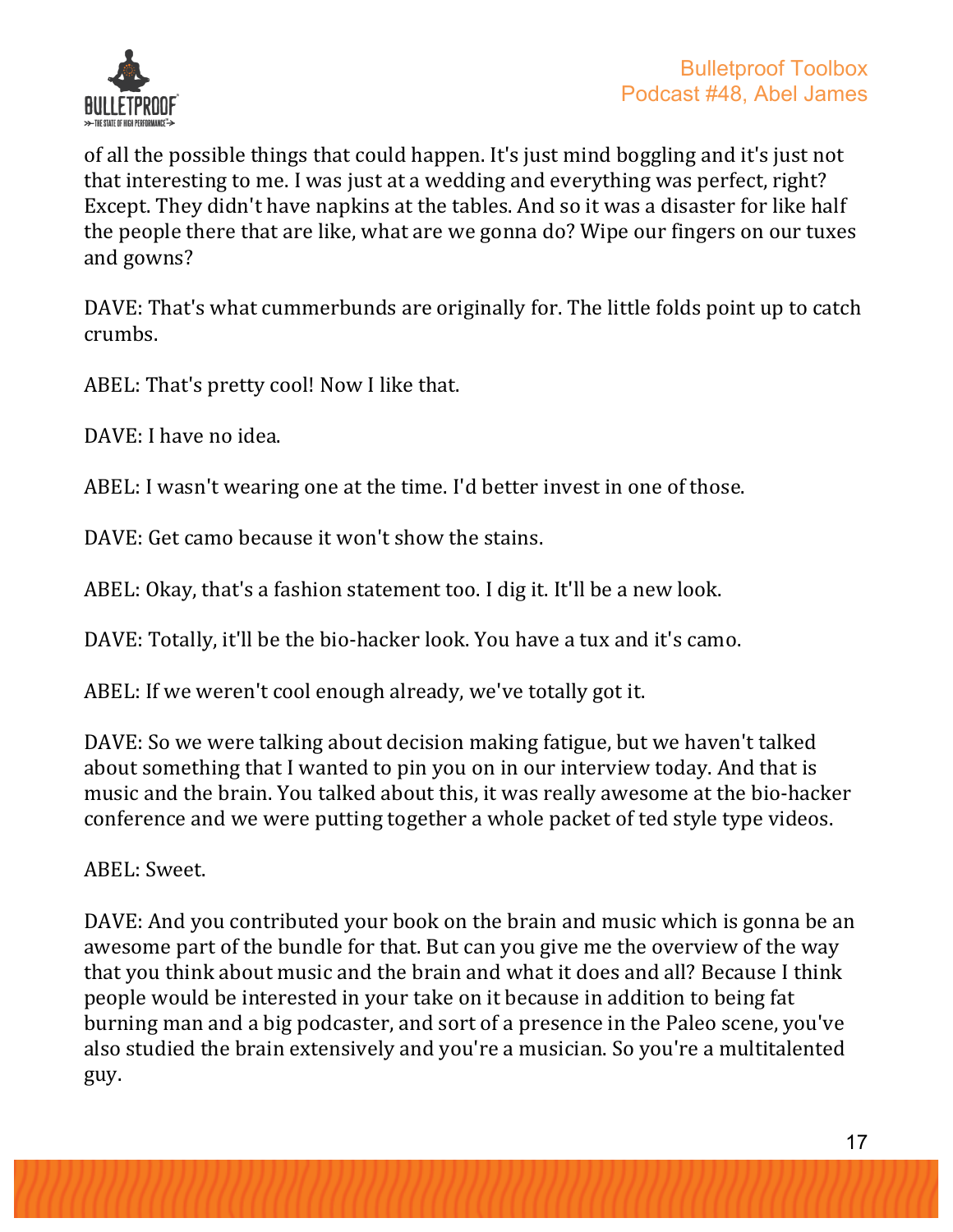

ABEL: It's fun stuff. And that's like what I've been obsessed with for a very very long time. When I went through some rough stuff growing up, the only way I could get myself that emotional release to cry, was to shut myself in my room and basically crank my guitar as loud as I could and just shred until I collapsed. And that was the only way that I could access that piece of myself and cope with what I was dealing with.

DAVE: I gotta tell you, Abel, I thought you were gonna say it was to turn the music on and listen to Britney Spears until it made you cry, so I'm so glad you played your guitar. So thank you. I already think you're more of a man for that.

ABEL: Well what's interesting about that, is that Britney Spears for someone out there, could work just as well! Like, lots of people tear up and it's like why? It doesn't make any sense! When you look at the evolution and where music would play into that, it doesn't really have a solid piece, right? Unlike sex and pooping and eating. There's no real adaptive significance for learning how to appreciate music or playing music that's obvious anyway. So for me, having it be such a huge part of who I was, and like, develop it as a coping mechanism and also seeing when I created music or played for other people, how it would effect them! Making them cry. Or making them happy. So I'm just like "alright, what is going on here?" And I started studying the brain in college and I decided to marry these two things together.

And basically, number one, music is very very good. Because when you look at a brain on music, listening to music, playing music. Every single piece pretty much is lit up. It's doing something. And when you look at the second half of my book is looking at the difference between non-musicians and people who don't have much musical experience compared to the ones who do, you start to see some interesting effects on their behavior and their abilities. And it's not just finger dexterity and stuff like that. It's more about—one of the most fascinating ones that I can appreciate, and I'm sure you can, Dave, in being a podcaster and someone who speaks a lot—is musicians seem to have an increased ability when it comes to understanding speech procity. So they understand the meaning behind the words. So if you listen to someone talk on the radio, you don't really see them. But compared to reading a blog post, you feel like you know them in a different way because you can hear all the different inflections and emotions and things like that.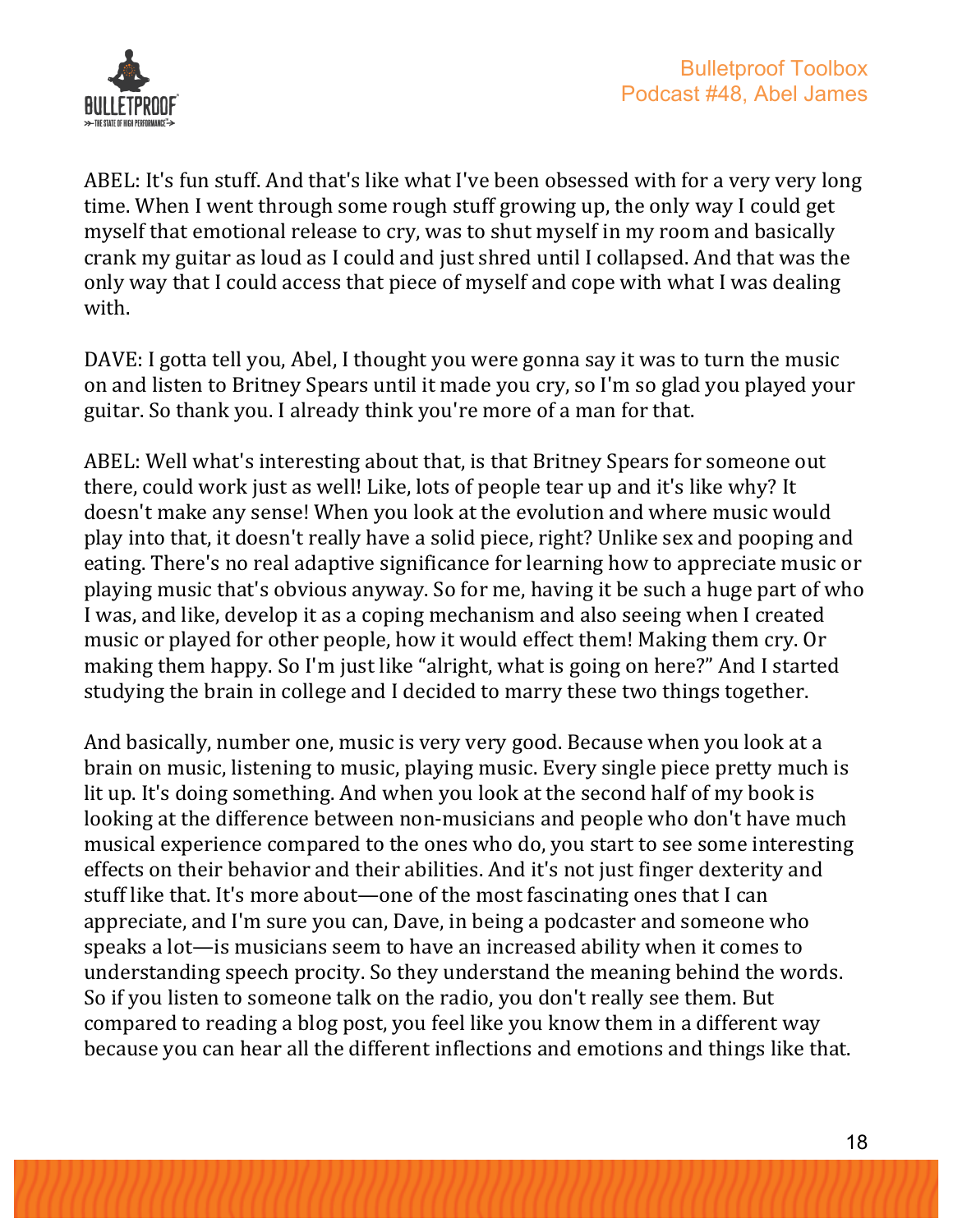

So one example I use is if you have a wife or a girlfriend and she's ever said "I'm fine". Like, the words don't matter at all because "I'm fine", like "I'm fine" means something totally different than like, "I'm fine."

DAVE: Right?

ABEL: Frustrated, insecure, neurotic and exhausted. That's what it stands for, right?

DAVE: Exactly.

ABEL: But it could also mean that she's fine.

DAVE: Yeah.

ABEL: Musicians are able to outperform normal people by hearing that and assigning the right emotion or the correct meaning to that. And I think that that's really interesting. You could apply that to perhaps. And I haven't seen any studies that point to this, but it's sort of my mind running with it. Perhaps one of the reasons people tell me I have a compelling radio voice is also because I'm also a singer and I assign this inflection and rhythm in what I'm saying that communicates emotion more effectively than someone who's monotone. Who doesn't have a great radio voice for example. So I could ramble on about music forever, but it's a fascinating thing and it's important that everyone knows that it's very good. And especially if you have children in a developing brain, music can completely change the path of people's lives in a positive direction. I was just talking about sex, drugs and rock and roll which is also a great deal of fun. I'm talking about you're making connections that wouldn't otherwise be there. Music is a language. And once you understand it, especially from a young age, it can have dramatic effects on other pieces of your life.

DAVE: Yeah. We're signing my six year old up for piano lessons.

ABEL: Nice.

DAVE: We've got a really good quality piano in the house and it just makes sense to allow the children to do that because they'll also be better at math for the same reason which is kind of unusual to know that there are correlations between music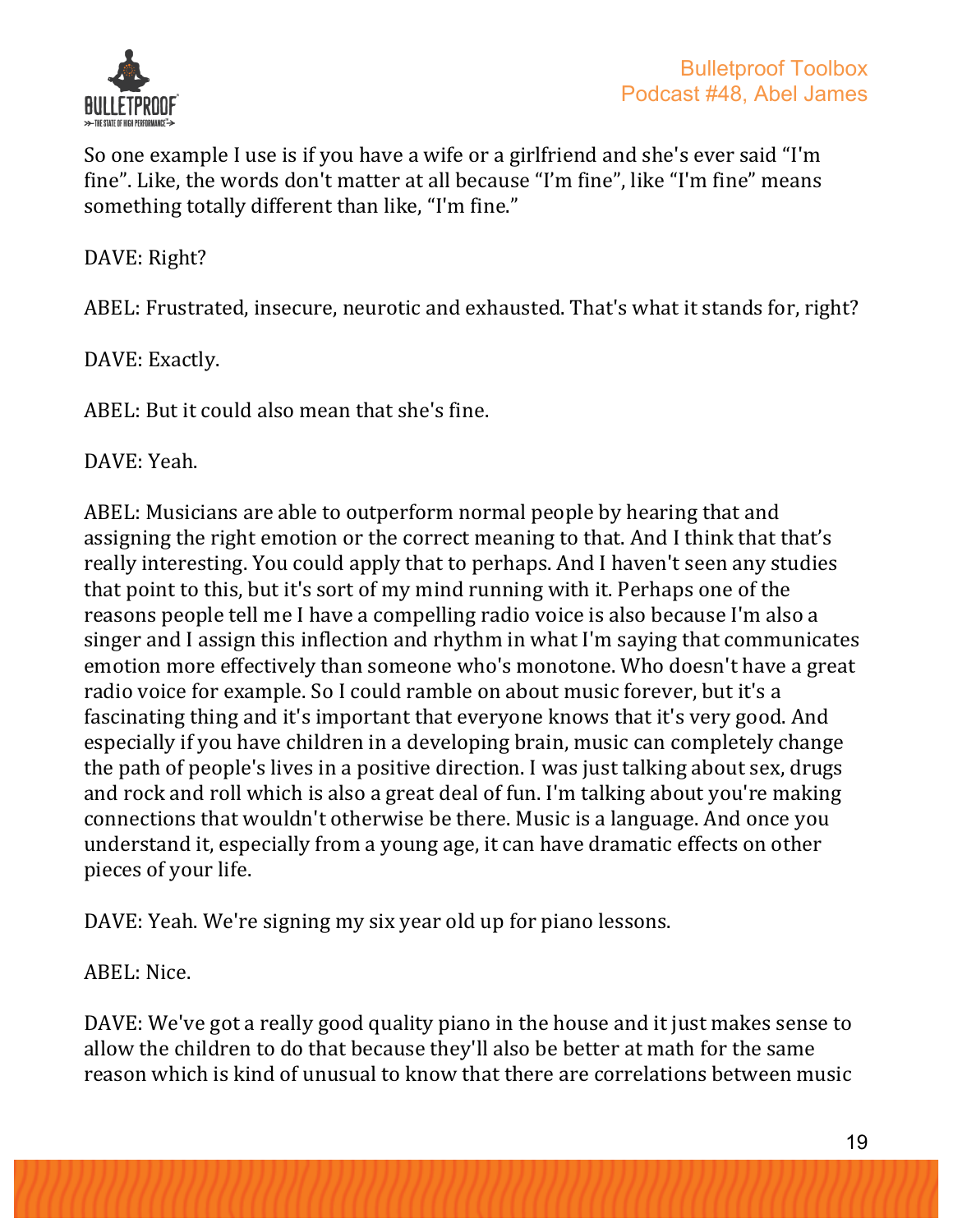

and math, but there are.

ABEL: There are! It's a very mathematical--It's almost like an advanced mathematics by the way, because it's theoretical. There's the surface piece where you're basically translating music on a page into moving your fingers. But there's also like, a whole other level beyond that when you're creating music from your head and then translating that into music. And using kind of the theoretical basis of what should apply in musical theory and combining that with the creative aspect. You're using the right and the left brain at the same time and that's where the real power comes in.

DAVE: And I kinda feel like with music, you're using parts of the mind and probably even the body to do the same thing that you do rationally with math. So when you're doing math, you're thinking about it.

ABEL: Right.

DAVE: You're very slow but very powerful rational brain. And when you're doing music, it's also mathematically but you're not thinking about it so you do it way faster.

ABEL: Yeah.

DAVE: Like you could never in your rational mind, could figure out the equation to describe the sound waves.

ABEL: Right.

DAVE: But in real time. You could certainly figure out the sound wave, write an equation to make a sound. That would be midi. But what you're really doing, especially when you do improv music. Oh my god! How is it possible you can do that? Well it has to be the part of your brain that's way faster than your conscious brain. And so, just like you said on your guitar, you were getting through to that part of your brain because you were using it.

ABEL: Yeah. And I think a lot of people never really had access to that part of the brain and it is a shortcut or a bio-hack, if you will, of getting to that place.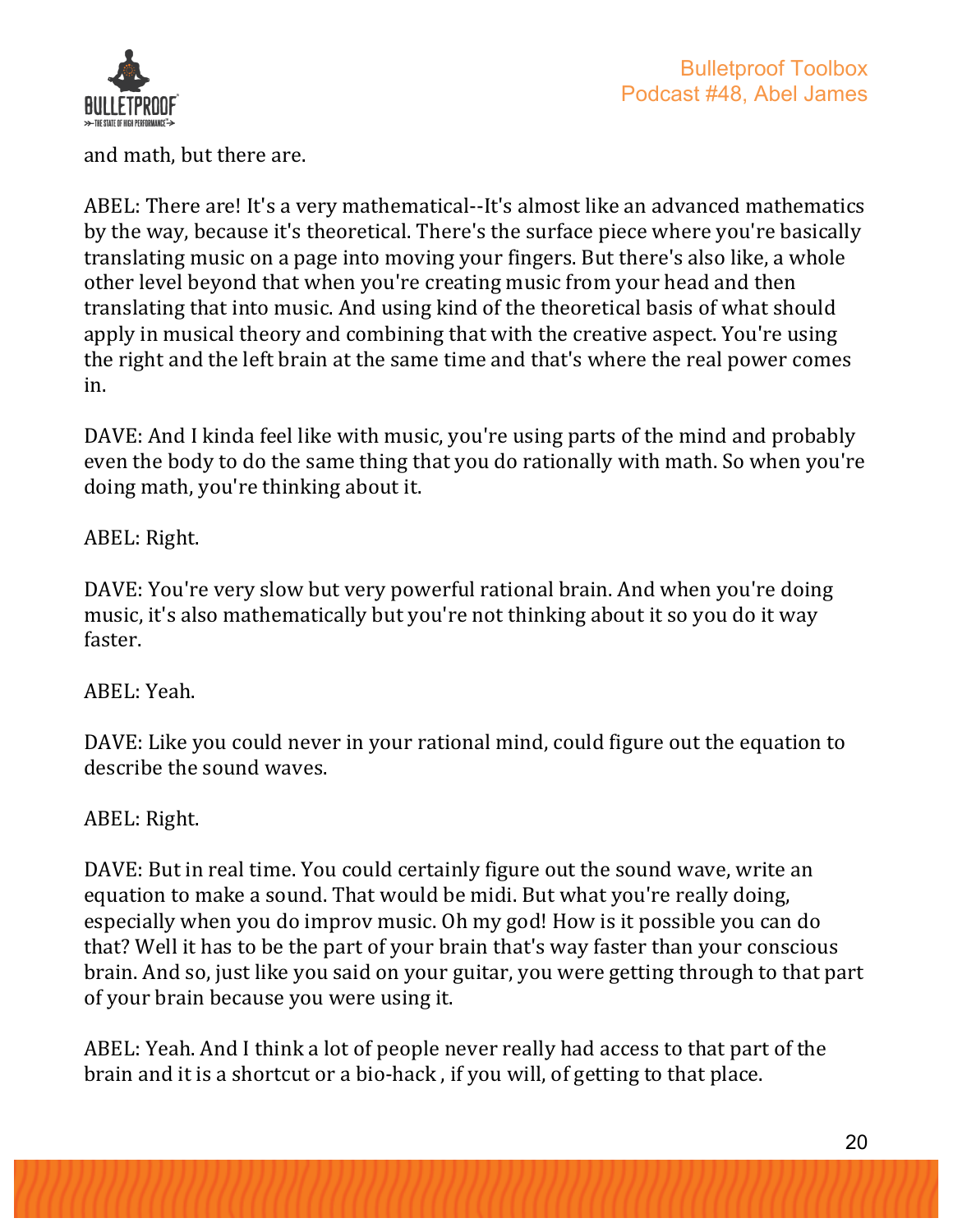

DAVE: It is! In fact, music is one of the original bio-hacks in one of my lectures that I give to corporations about improving performance.

ABEL: Yeah.

DAVE: It's like yeah! This is drumming. Shamanic drumming was one of the first kinds of drumming we think people ever did.

ABEL: Yeah.

DAVE: Well that's why! Well you talked about listening a little while ago, and I'll share something that I don't talk about too often. I have holes in my auditory spectrum. I have an auditory processing disorder. So I don't' the same way that you and most people do. Most people filter out background noise in their brain stem. And I don't. I filter it out consciously. So for me to hear what you're saying in a really crowded room or in a noisy environment, it takes an enormous amount of brain energy for me because it's effort.

ABEL: Yeah.

DAVE: But that also means I miss gaps. I have very low hearing. I can hear low frequencies and I can hear very high dog frequencies that people my age aren't supposed to be able to hear because my tissues are in better shape thanks to biohacking. But in the middle, I'll have like 50Hz gaps where I just don't—it sounds like mud.

ABEL: Wow.

DAVE: So I've trained my brain to reduce the impact of a lot of those, but the core processing wiring thing, it happens probably in the womb or in birth or very early in life and my brain just does that and it's something that might be possible to change, but it would probably take an enormous amount of work.

ABEL: Yeah.

DAVE: More than I'm willing to invest right now. So that's changed a lot because I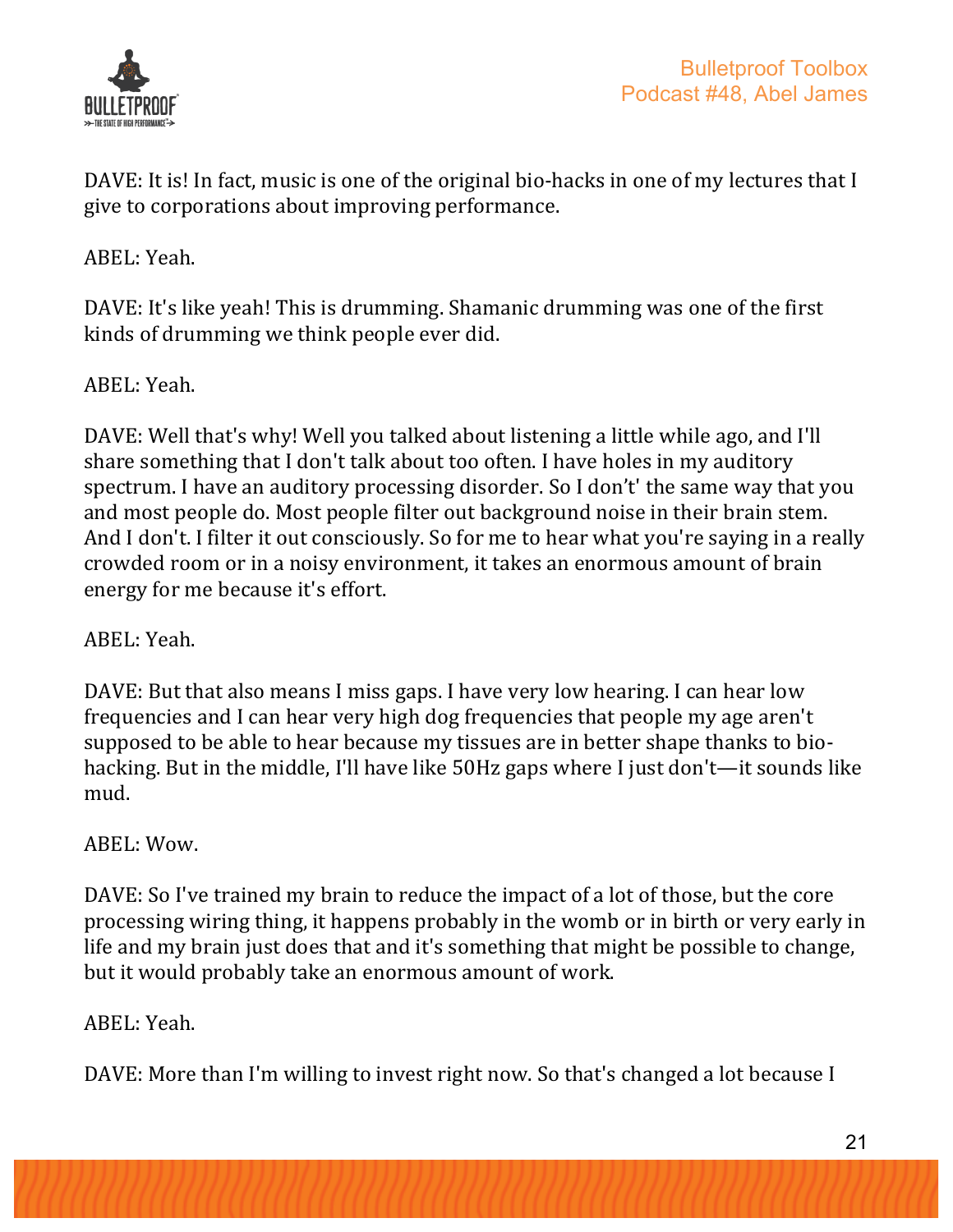

don't necessarily pick up what other people pick up from the sound, but when I do it, I do it with full consciousness of it. And that's made my auditory bio-hacking different. I just this last week went through that neurofeedback. This 40 years of Zen, in fact if people are interested in this thing I'm talking about, I'm just creating a website—fortyyearsofzen.com

ABEL: Cool.

DAVE: And I apologize in advance, this is the kind of training that's 40 years of zen meditation in 7 days using 11 million dollars worth of EEG machines hooked up to your head. Like, it's intense stuff and I do it with my super high-end coaching clients. Like, we get together, I go in for a full week with them and I don't get paid to do that, I just go in and I chaperone it. I can do 4 people at a time with me. And because you're listening to these tones so intently that come from your own brain, the brainwaves go into a computer, the computer plays the brainwaves back to you. My hearing acuity goes up. So I did my third full session and third full week of this stuff and each time I do it I'm just blown away because 12 IQ points and 50% creativity boost. But the benefit that I feel the most when I come out of that is that my hearing is better! So I was like, in my office listening to Breakbeat the other night, and I'm like this is the best music ever and I'm like "wait a minute, I'm on Pandora and I've heard this song like 15 times before because there aren't that many breakbeat artists out there. And I'm like why does it sound so good? And I'm like oh wait! It's because I actually learned in like, 7 days, to listen more intently.

 $ABEL: That is so cool.$ 

DAVE: The idea that listening is a teachable skill is awesome. And it's not like listening to someone's voice and paying attention, attention is a teachable skill. Focus is a teachable skill. But the very core subtle act of making the brain more sensitive to certain parts of the sound range or to the entire sound range, it's hackable! It just is!

ABEL: Yeah. It is, isn't it? And I think musicians are forced to that because that's what you need to do when you listen to music. If you're a band leader for example, you need to be able to listen to a song, and I do this all the time on the radio "oh that bass line is sick." Right?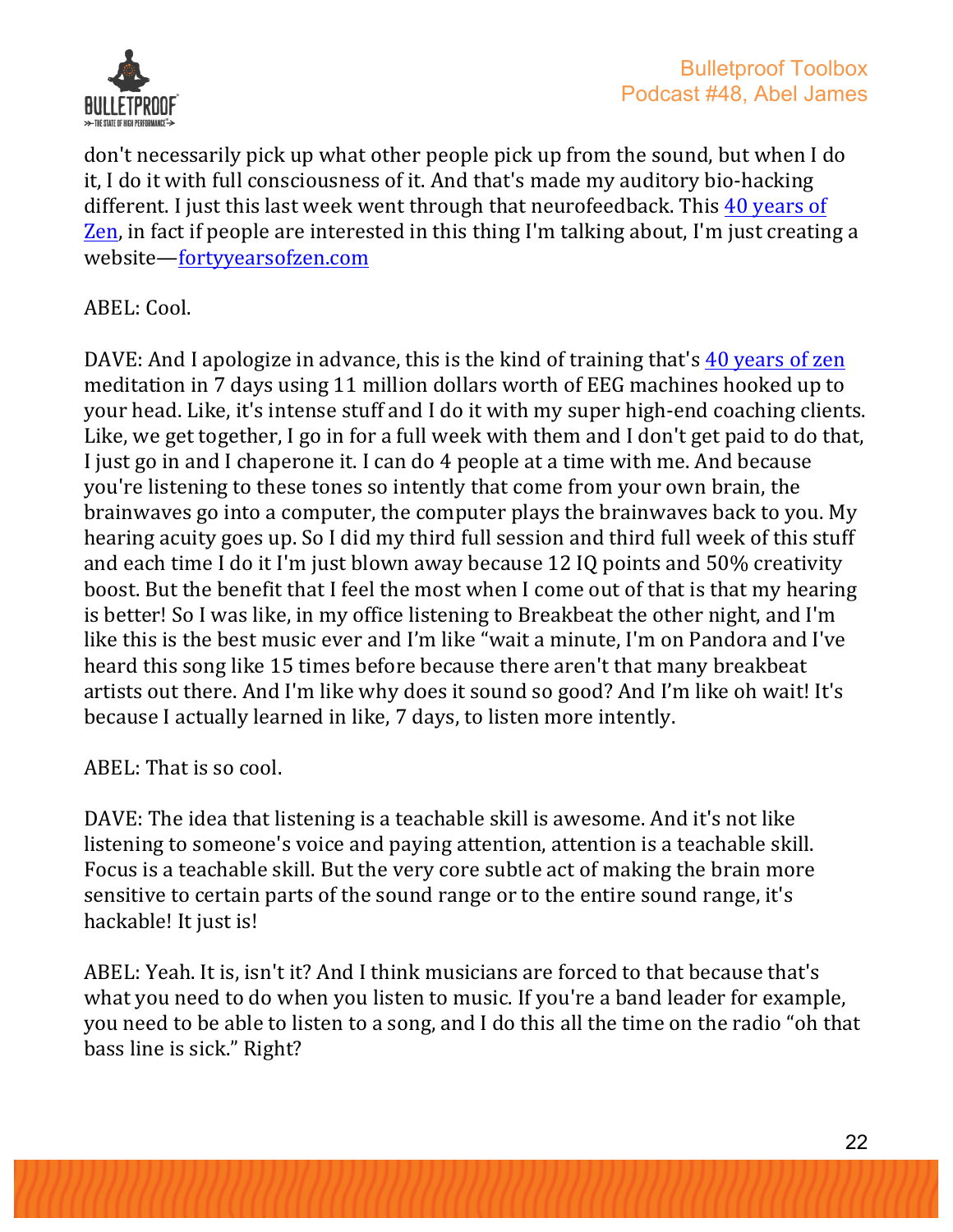



DAVE: Yeah!

ABEL: A lot of people who aren't musicians, they won't think of it that way. They won't imagine a bass and the frets of that bass and what needs to happen to create that sound. And the auditory processing that happens in the studio in order to round it out and make sure it doesn't have those sharp edges or that too much punch. But it has that like, big bass sound that allows you to shake—it shakes your torso when you listen to it from the right speakers. Being able to focus in on those individual pieces of sound is a pretty cool skill.

DAVE: I'm amazed when people do that. And like you say, because it's your profession, you listen really intently and I'm sure if we took apart your brain or did a specs scan or something and we'd see more metabolic activity in the sound processing parts of your brain.

ABEL: Yeah, probably, always!

DAVE: There's another thing that's less music focused but it's the same idea. And it's with visual acuity. And this is also hackable. And it's something that I've worked on pretty extensively on myself because lucky me, my eyes don't team up pretty well and my brain turns off my left eye some of the time because it's too much work to see through both eyes. I don't know! Like it's not conscious that this happens. I don't see a change in my vision unless I'm looking at the very carefully designed test for it. But it does create weird neurological stress sometimes. You'll see me wearing some orange sunglasses sometimes, because of that, indoors. But I've retrained a lot of my visual processing so it's much less of an issue than it was before.

ABEL: Yeah.

DAVE: But the idea that you can have super vision came to me when I was doing this crazy urban escape invasion course. And if you dig through my video archives, you'll see where there's a video where I'm climbing out of a trunk in a cut before this playboy playmate of the year climbs out of the same trunk. And I'm like "Whoo hoo! I was in the same trunk as a playmate!" I'm just kidding. But she was in the class with me. And this was a class on what to do if you're kidnapped. And they teach you how to escape from handcuffs and really how to survive in an urban environment if there are people chasing you. It's meant for execs and I'm breaking duct tape and all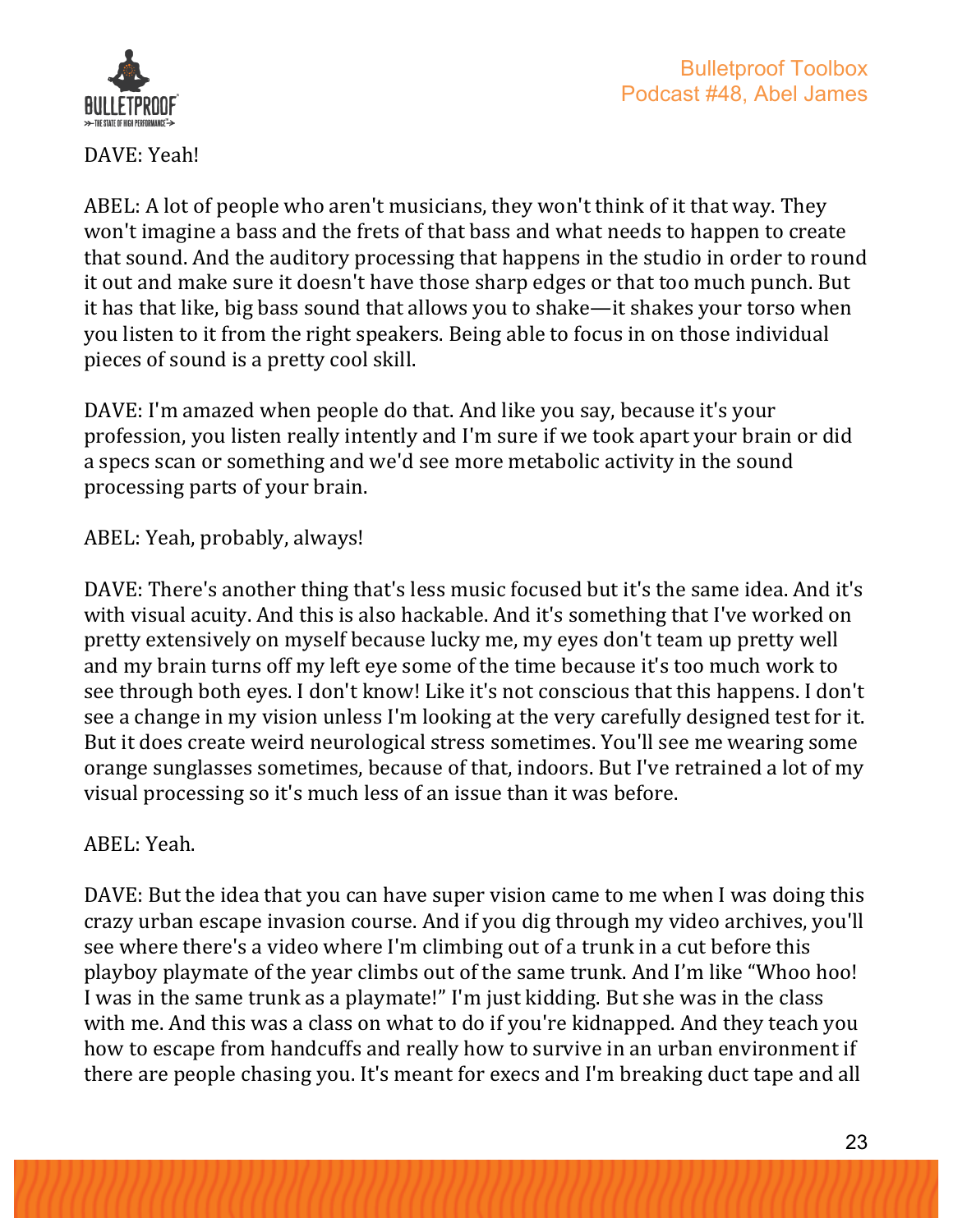

this cool how to video stuff. But the final exam, they handcuff you, they hood you and they put you in the back of a van. And then you have to escape, and you spend all day being chased by a dozen bounty hunters while trying to get stuff done. And so there are disguises and people tailing you and you're tailing people and you're teaming up—like it was one of the most neurologically amazing experiences ever because if you really wanna see your fight or flight response, like knowing that these guys are gonna grab you and kidnap you again if they catch you and bring you further out of town and you have no money and no resources and you don't know the area, it'll really teach you who you are. I was like, I was so rocking this thing. I had this disguise. I had like, a fake ponytail and one of those knit caps.

ABEL: And a cummerbund.

DAVE: Nice. And I had a—I looked like a total hoodlum. I had a cigarette, I don't even smoke, right? And I was walking like a guy—a meth-head. And I literally walked right past three bounty hunters, like within 10 feet of them.

ABEL: Wow.

DAVE: Like, I stopped to take a drag, and I'm kinda shaking, people are walking, like they're making a circle in the crowd for me because I looked so repellant and dangerous and on edge.

#### ABEL: Right.

DAVE: And I felt so cool! And then another guy walks up and taps me on the shoulder and he's like "I got ya."

ABEL: Oh no!

DAVE: And he goes "Truth be told, your costume was perfect. But--" he said "--the cameraman from the History Channel who's with us, he spotted you." And that was this! It was visual acuity! This guy's trained everything in a scene because later during the cut, like "oh god there was trash on the road, we can't use that."

ABEL: Yeah.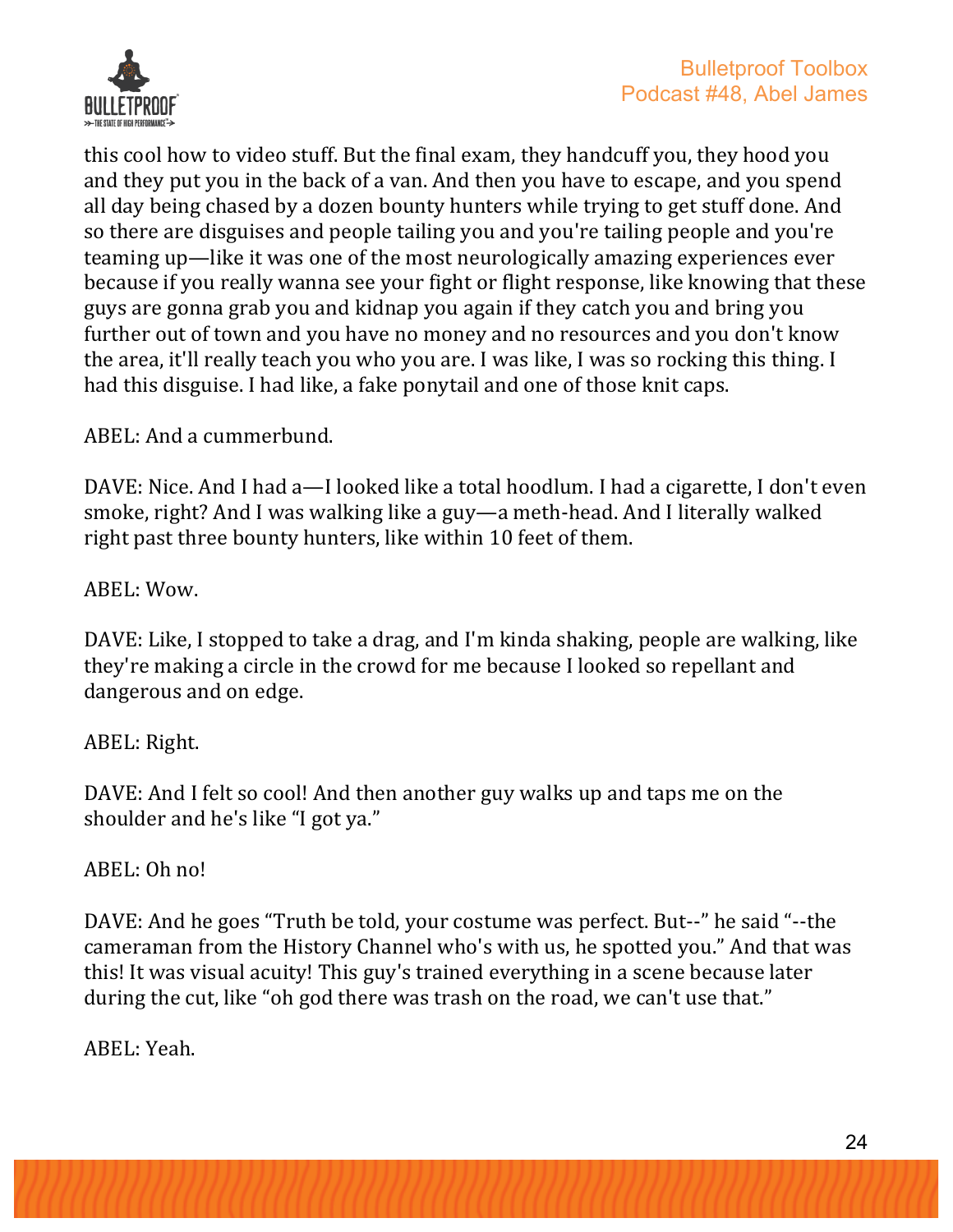

DAVE: So he sees more. His visual bandwidth was bigger than you or me. Right?

ABEL: That's a really good point. Yeah that's fascinating.

DAVE: You have bigger auditory bandwidth than the average person, by far, and these guys who do camera and video for a living, like they see everything with this high bandwidth like X Ray vision that I totally wanna develop. And so I want your hearing and those guys eves, and we can be like, super bio-hacked.

ABEL: I like that. I like that a lot. Let's do that.

DAVE: Alright, it's a deal. We'll do a swap.

ABEL: Okay. As long as I get to wear the orange glasses and a cummerbund at the same time.

DAVE: It's okay, we'll make a match.

ABEL: Sweet.

DAVE: Well I'm not sure how much more time you've got on the podcast today. Do you have another like, five minutes or so?

ABEL: I've got another five, yeah.

DAVE: Alright, cool. Tell me what's the latest going on? What are the new bio-hacks you've been working on and what's the latest going on with your podcast and your blog. Mention URLs and stuff like that.

ABEL: Sure. I'll talk about this quicky experience that I had that you'll appreciate. I tried modafinil for the first time this Saturday.

DAVE: Woo hoo!

ABEL: I was planning on having a day off but didn't really sleep the night before to do some extracurricular activities. And the primary function of modafinil is you don't feel as tired as you otherwise would be so you'll be able to perform. So I wasn't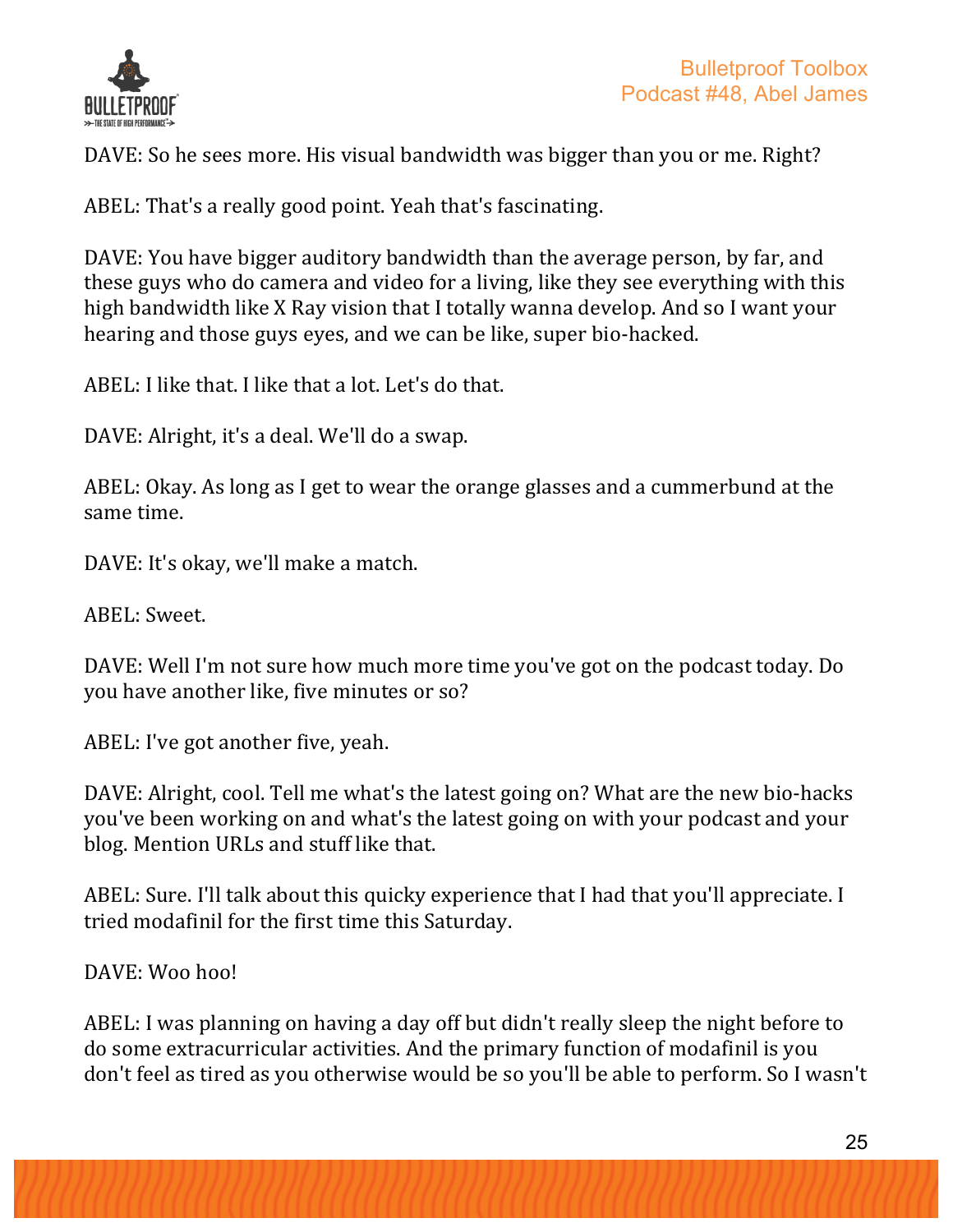

really planning on doing anything special or different. But I wound up, despite having no sleep, and usually when I have no sleep, I don't perform very well. Like, I made crockpot pulled pork, took the dog for a huge long walk, cut and applied 15 room darkeners to a particular thing. This has been on my to do list for two months! I packed for Thailand, reorganized two closets, reorganized another shelf, did a bunch of work on the house, wrote a couple of blog articles, did a mini workout, dead lifted. I did so many things that I ran out of stuff to do on my to do list and had to make a new one! It was nuts!

DAVE: Now let me ask you this, if you're willing to say, have you ever tried adderall or meth, which is the same thing as adderall or a hardcore stimulant versus provigil?

ABEL: I haven't. Just Sudafed. That's the closest I've got.

DAVE: Man, you're hardcore. No, I don't advocate meth or even adderall for people except as a really last resort under a doctor's care. I had a prescription for adderall once and I took it for about a month at like, 5 milligrams per day and it was just a really unpleasant feeling.

ABEL: Yeah.

DAVE: And when I take modafinil, it's a very different experience. So I was wondering, lets say compared to several cups of really good coffee, what's the difference between what you feel on modafinil versus the ultimate clean caffeine buzz?

ABEL: I think the biggest difference, this is kind of how I was. I was writing in my notebook because I think I'm going to write a blog post about this. The feelings I was experiencing? Because it was novel to me. You know on your best day, not when you've necessarily gotten the most sleep, but you've gotten the best sleep for a certain period of time and everything's firing on all cylinders. You wake up, you pop out of bed and you're like "I feel amazing right now."

DAVE: Yes!

ABEL: Like, I'm gonna crush it today. And it's not distracted, it's not hyped up. It's not jittery. It's just like lucid. That's what it felt like. I read up that the half life is 15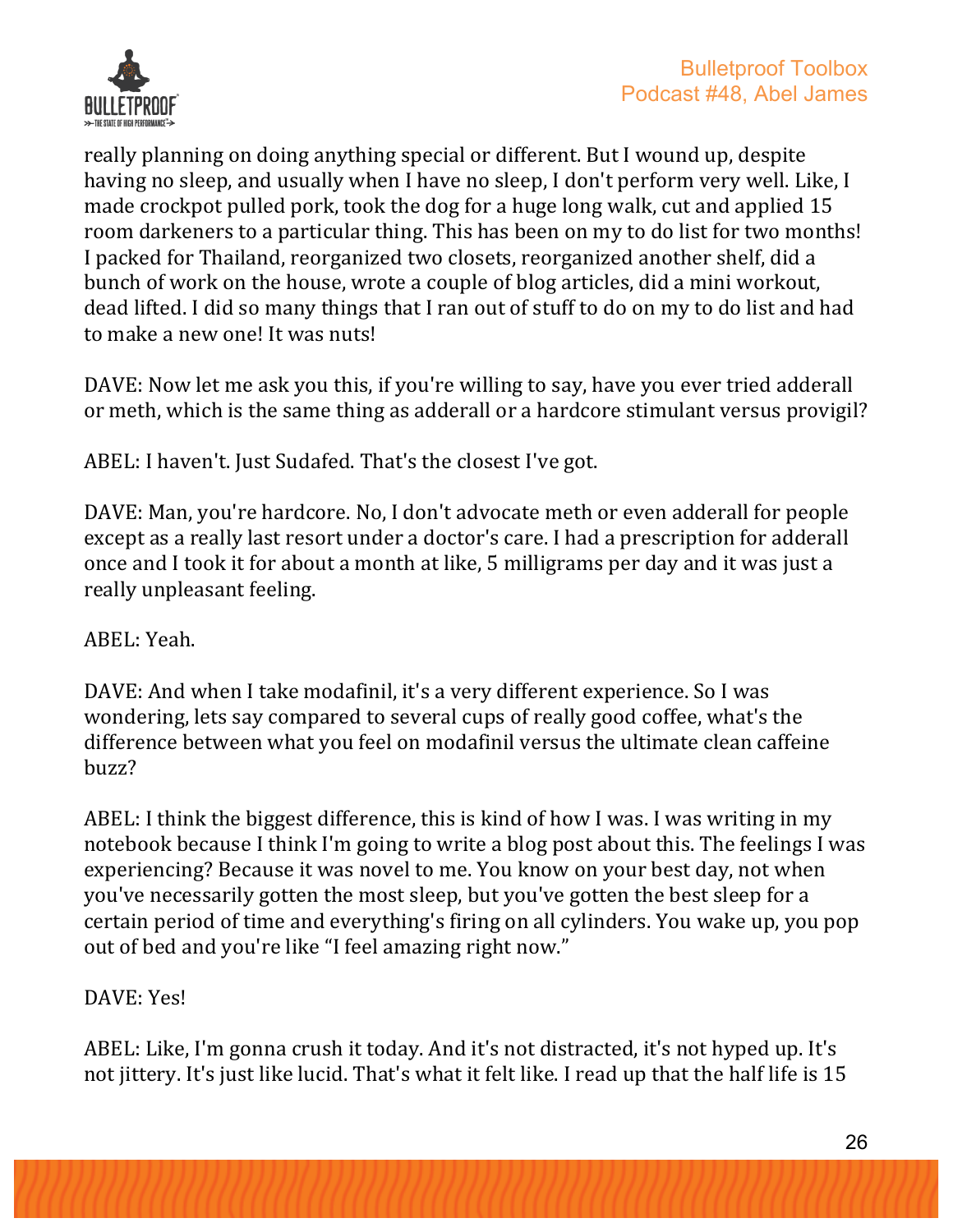

hours which is incredible, so I was feeling that way for pretty much all day. And to be honest, there was a certain time of the day, it was like the afternoon probably when my body knew that it should be down regulating a bit and having that lull. When I didn't and it felt a little bit too much, I was just a little bit up in my head. And it was interesting when I finally did work out. It was probably 5 or 6PM. Usually I'll warm up by doing a Krav workout on the bag. I'll be doing punches and kicks and my head's moving around a lot. I found that I was getting a little bit dizzy. But when I was doing the lifting. I was able to do more reps than I normally do. It was interesting. The exhaustion when you work out to failure or something like that, usually comes from your brain more than your legs, per say?

#### DAVE: Yep.

ABEL: So it's like your brain knows that you shouldn't do one more because you might get injured. And this was a little bit different than that. It was almost like "I know that I won't get injured if I do more." Does that make sense?

DAVE: It makes great sense! I think that what's going on is, if you were to measure a frame rate of your eyes—a frame rate is 30 frames a second is what TV or in the movies go at—and this is about what you see without flicker. I feel like on modafinil, my frame rate is higher.

#### ABEL: Yeah.

DAVE: I have more times a second when I can pay attention to things. And this is what really advanced meditators get. There's a study--don't ask me to site sources on this, I don't remember the sources on this one—they took some really advanced meditators versus people who didn't meditate very much and they put them in a room and they had a super bright flash bulb go off, but they had two flash bulbs go off almost on top of each other. So there was a very short blink between them when there was no flash bulb. And the advanced meditators would say "there was a period of darkness, there was a bright light, there was a period of darkness, there was a bright light, and then a period of darkness." And the other people would say "It was dark, got a bright flash, then it was dark."

ABEL: Wow.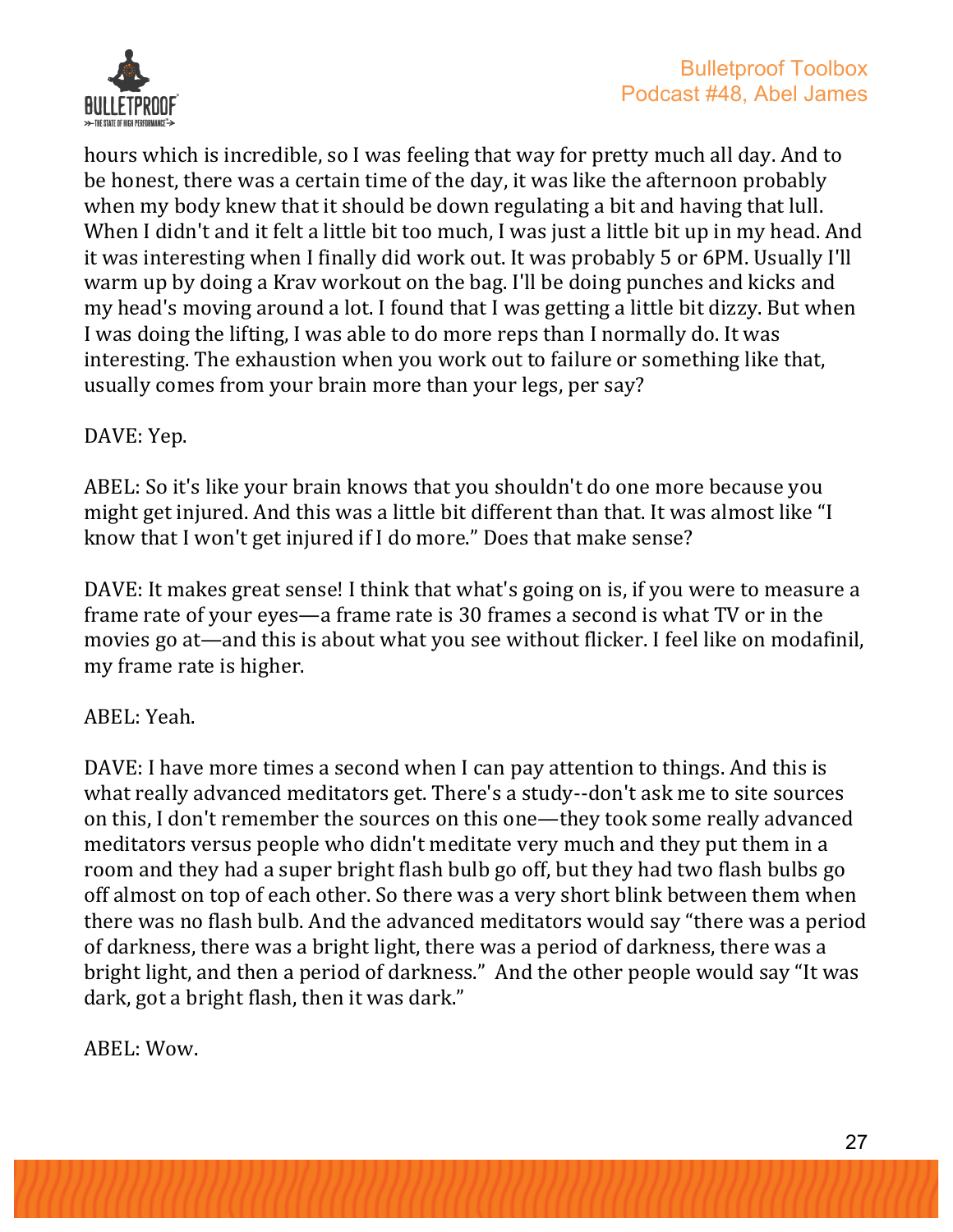

DAVE: So this is what it's like when you pay attention with all of your faculties. You have more abilities to see things and to be aware of things. Because meditation at the end of the day is about awareness. So what I think was going on with modafinil is that it turned up your frame rate. Like, it made you more aware of what was going on in your body because you could pay attention to more things at one time. And my EEG study, not that it was that scientific, of modafinil, when I was doing this  $40$ years of zen training, I did it on and off modafinil. And my brainwaves, I had much stronger alpha brainwaves, which is what I'm working on training there, when I'm on modafinil than off of it. 

ABEL: Mmm. Interesting.

DAVE: Because anything that lets you pay attention better is going to let you meditate better.

ABEL: Right.

DAVE: So of course you can meditate better when you're on modafinil. Because it's not ampy, it's not stimulating and distracting, it's focusing. And also if you teach your brain to perform really well, even when you're tired—half the reason you don't perform well when you're tired is not metabolic. It's fear.

ABEL: Yeah.

DAVE: Yeah. Your body's like "oh I needed more sleep. Oh goodness, I better make sure you get more sleep." and the low level parts of the nervous system sort of stumble around and they're like "I'm afraid, I might not get enough sleep!"

ABEL: I love your inner dialogue voice by the way.

DAVE: I'm trying to imitate what a dog would talk like because I picture this Labrador. It's like "Oh look! A leg, I think I'll go hump that! No! Down dog! Down!" Right? Because we all have this inner dialogue whether we're aware of it or not, like it's in there going "can I eat that?"

ABEL: Yeah.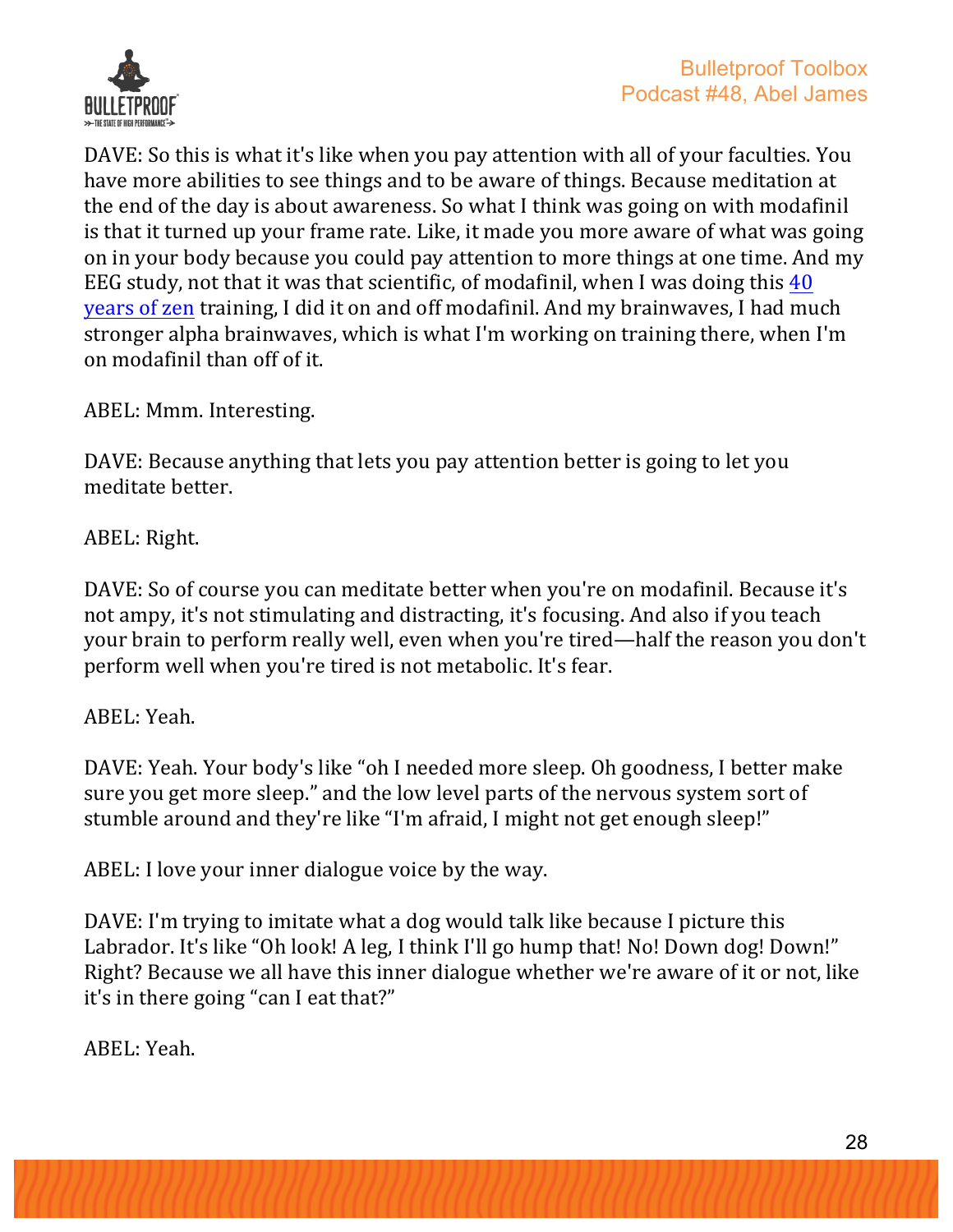

DAVE: That's what dogs do!

ABEL: Totally.

DAVE: Yeah. I just found the modafinil changed the dynamic there. So instead of like, "I'm so tired", etcetera etcetera, it's like "Oh wow! I can totally rock the day when I feel this way" and I got used to it. My brain's like "it's my job to operate at this level of focus at this level of time" and after the first Joe Rogan show I went on in November, a lot of people said "Oh everything you do is because of modafinil" and I'm like, that's a bunch of crap.

ABEL: Yeah.

DAVE: So let me prove it to myself. So I've gone for many times a month or two without it, but I was like "alright, I'm just gonna see what happens" and then I totally stopped taking modafinil in November of last year. I've taken it like, twice since for two one day things when I had like serious international travel kind of stuff. ABEL: Right.

DAVE: And what I found is that my ability to pay attention, I mean I've pulled out the stops. I have trained my brain to focus in other ways. I can pay attention as much as I want, all day long, as long as my interest is good. Modafinil, my brain is used to being on modafinil.

ABEL: Yeah.

DAVE: Like, it just doesn't give me the huge benefits it used to. I think people who take a low level modafinil for a while, while learning to focus their brain and learning to pay attention, I think that they probably get some neurological changes after a while that are beneficial, but I don't know.

ABEL: Yeah. It's like you develop the habit of thinking that way or feeling that way which leads to new connections and it myelinates them--

DAVE: Yeah!

ABEL: And after a while, it's kind of a pattern of who you are.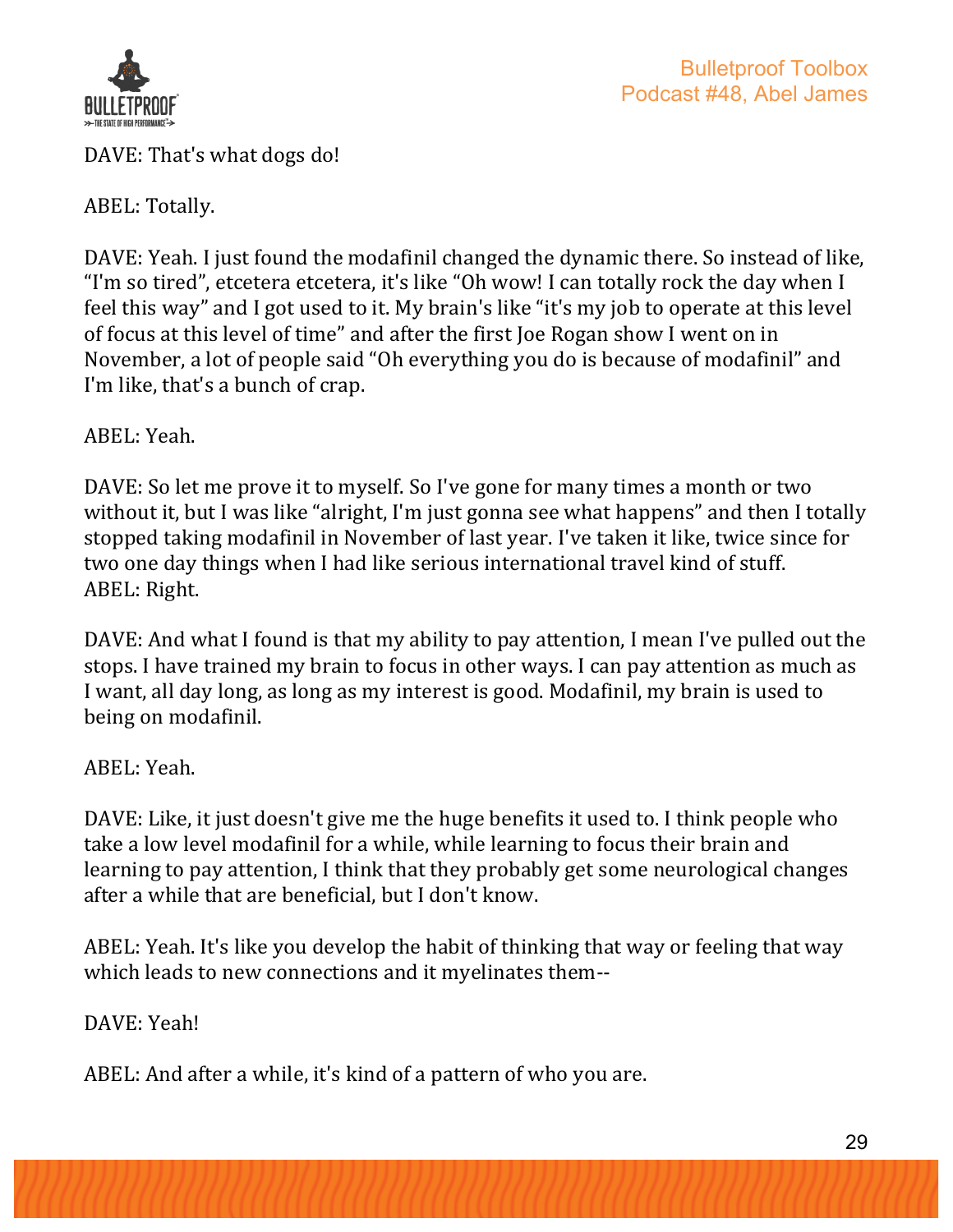

DAVE: God, we haven't even had a chance to talk about myelination. I think we need to schedule a bunch more podcasts to chat about the cool bio-hacking stuff that we're working on.

ABEL: Oh we will.

DAVE: Exactly. Exactly. Well Abel, we're running out of time on this podcast and there's a question that I've asked every guest forever. What are the top three things that you recommend people do in order to be higher performance in all aspects of life? So it doesn't have to be biohacking. It doesn't have to be anything. Just in your entire life's experience. Your top three.

ABEL: Number one, someone was asking me about this today. I was just on another interview. They were like "why is eating well important?" It's because it's necessary for everything that happens after that. Everything that you do with your body. The way that you think, the way you perform, your health down the road. The number one factor in that is eating well. Making sure you're getting enough nutrients, making sure you have enough energy. Do that first.

Number two, relax. Don't worry about it. Life is grand. And you know, we have a lot of popcorn brain going on with all of the electronics and responsibilities that we have today that we didn't necessarily have in the past. So try to disconnect from time to time. Take a walk. Every day. You know. 20 minutes. An hour. They've had studies where they've shown that an hour walk a day is more effect as an antidepressant than an antidepressant is. So go ahead and do that. It'll keep you sane. 

And number three, you absolutely create your own situation in life. So if you hate your job and you're staring bleary eyed at your computer screen right now, reexamine how you got there and see how you can get out of there to do something you're more passionate about. Same thing goes with your friends, how much time you spend with your family, that crazy uncle or the brother who you love so much. Like, who would you rather spend your time with? If you want to be a happy person, surround yourself with happy people and create your own perfect situation. Start with your perfect day and just go from there.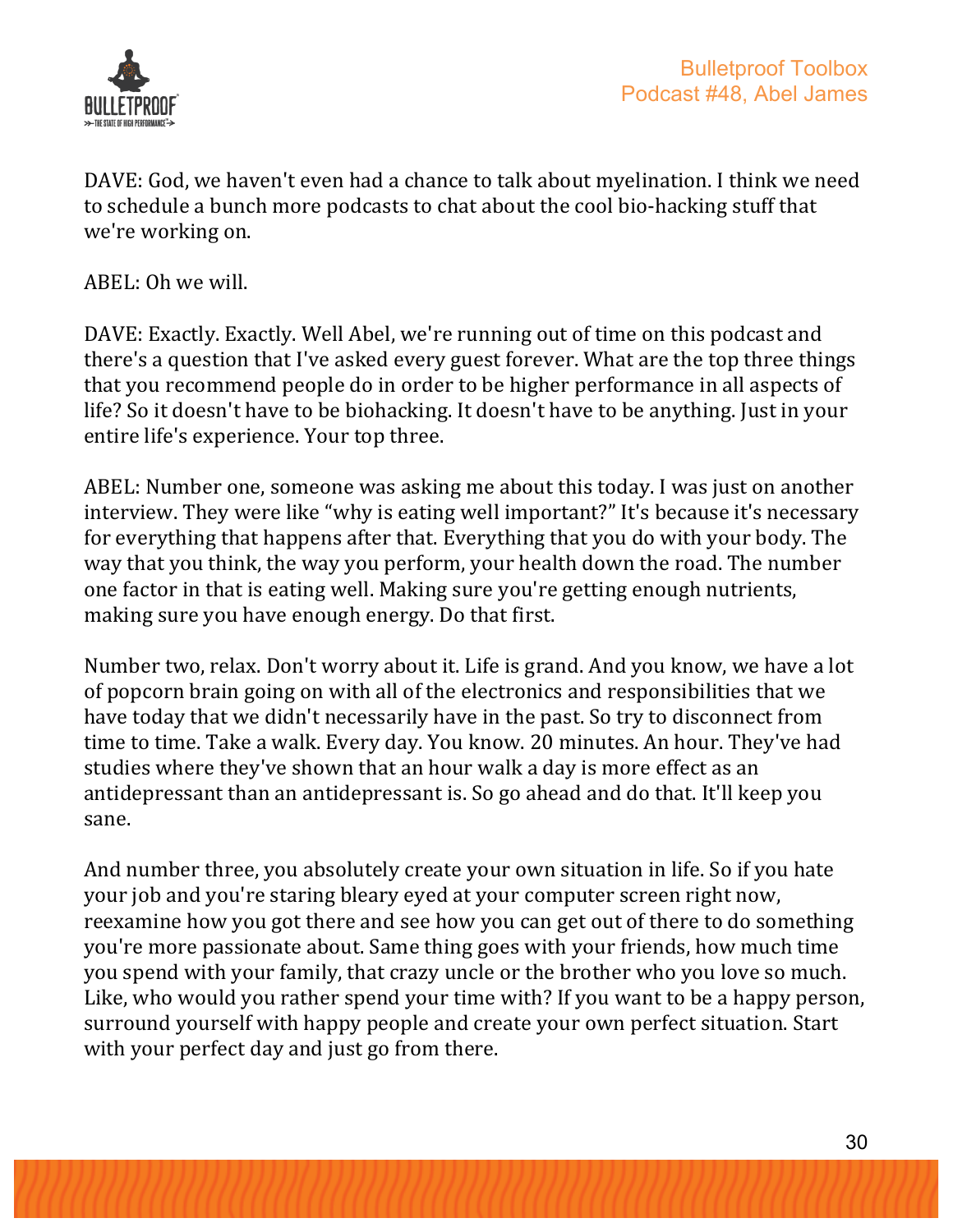

DAVE: Abel. Amazing stuff. Now tell our listeners your URL and how they can get in touch with you.

ABEL: Right on. The best and easiest place to find me is fatburningman.com. I've had Dave on the show a couple times. I know you guys will dig it. Best way to get all of the free goodies from me including your free ebook is to sign up for my email list at fatburningman.com which is right up at the top or on the side bar. Or on the popup menu or on the left hand side, or on the bottom.

DAVE: Exactly. You and me both, buddy. Alright, everyone, thanks a ton for listening. Abel, it's always a pleasure. Hook up, whether it's in person or on the podcast. See you soon!

ABEL: Right on Dave, thank you so much for having me out, man.

DAVE: Bye.

**Featured**